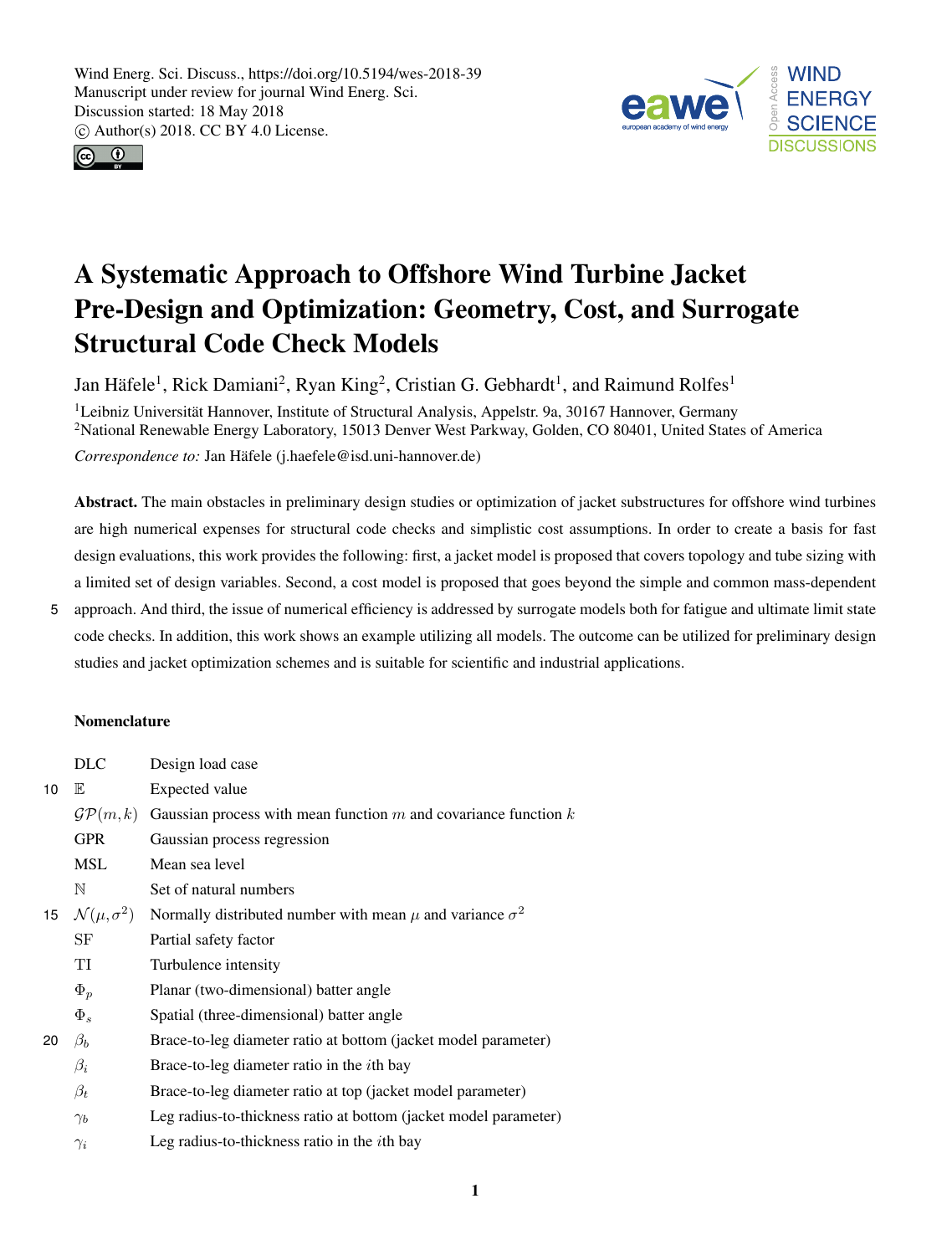



|    | $\gamma_t$        | Leg radius-to-thickness ratio at top (jacket model parameter)                                 |
|----|-------------------|-----------------------------------------------------------------------------------------------|
|    | $\theta_{wave}$   | Wave direction                                                                                |
|    | $\theta_{wind}$   | Wind direction                                                                                |
|    | ξ                 | Head-to-foot radius ratio (jacket model parameter)                                            |
| 5  | $\rho$            | Material density (jacket model parameter)                                                     |
|    | $\sigma_n^2$      | Gaussian input noise variance                                                                 |
|    | $\vartheta$       | Angle enclosed by two jacket legs                                                             |
|    | $\tau_b$          | Brace-to-leg thickness ratio at bottom (jacket model parameter)                               |
|    | $\tau_i$          | Brace-to-leg thickness ratio in the <i>i</i> th bay                                           |
| 10 | $\tau_t$          | Brace-to-leg thickness ratio at top (jacket model parameter)                                  |
|    | $\psi_{1,i}$      | Lower brace-to-leg connection angle in the <i>i</i> th bay                                    |
|    | $\psi_{2,i}$      | Upper brace-to-leg connection angle in the <i>i</i> th bay                                    |
|    | $\psi_{3,i}$      | Brace-to-brace connection angle in the <i>i</i> th bay                                        |
|    | $C_i$             | Expenses related to $j$ th cost factor                                                        |
| 15 | $C_{total}$       | Total capital expenses                                                                        |
|    | $D_{Bb}$          | Bottom brace diameter                                                                         |
|    | $D_{Bt}$          | Top brace diameter                                                                            |
|    | $D_L$             | Leg diameter (jacket model parameter)                                                         |
|    | $E\,$             | Material Young's modulus (jacket model parameter)                                             |
| 20 | G                 | Material shear modulus (jacket model parameter)                                               |
|    | $H_s$             | Significant wave height                                                                       |
|    | I                 | Identity martrix                                                                              |
|    | K                 | Kernel function matrix                                                                        |
|    | L                 | Overall jacket length (jacket model parameter)                                                |
| 25 | $L_{MSL}$         | Transition piece elevation over MSL (jacket model parameter)                                  |
|    | $L_{OSG}$         | Lowest leg segment height (jacket model parameter)                                            |
|    | $L_{TP}$          | Transition piece segment height (jacket model parameter)                                      |
|    | $L_i$             | <i>i</i> th jacket bay height                                                                 |
|    | ${\cal L}_{m,i}$  | Distance between the lower layer of K-joints and the layer of X-joints of the <i>i</i> th bay |
| 30 | $\boldsymbol{M}$  | Size of the cross-validation leftover                                                         |
|    | $\cal N$          | Number of cross-validation bins                                                               |
|    | $N_L$             | Number of legs (jacket model parameter)                                                       |
|    | $N_X$             | Number of bays (jacket model parameter)                                                       |
|    | $\boldsymbol{P}$  | Probability density function                                                                  |
| 35 | $R_{\text{Foot}}$ | Foot radius (jacket model parameter)                                                          |
|    | $R_{Head}$        | Head radius                                                                                   |
|    | $R_i$             | ith jacket bay radius at lower K-joint layer                                                  |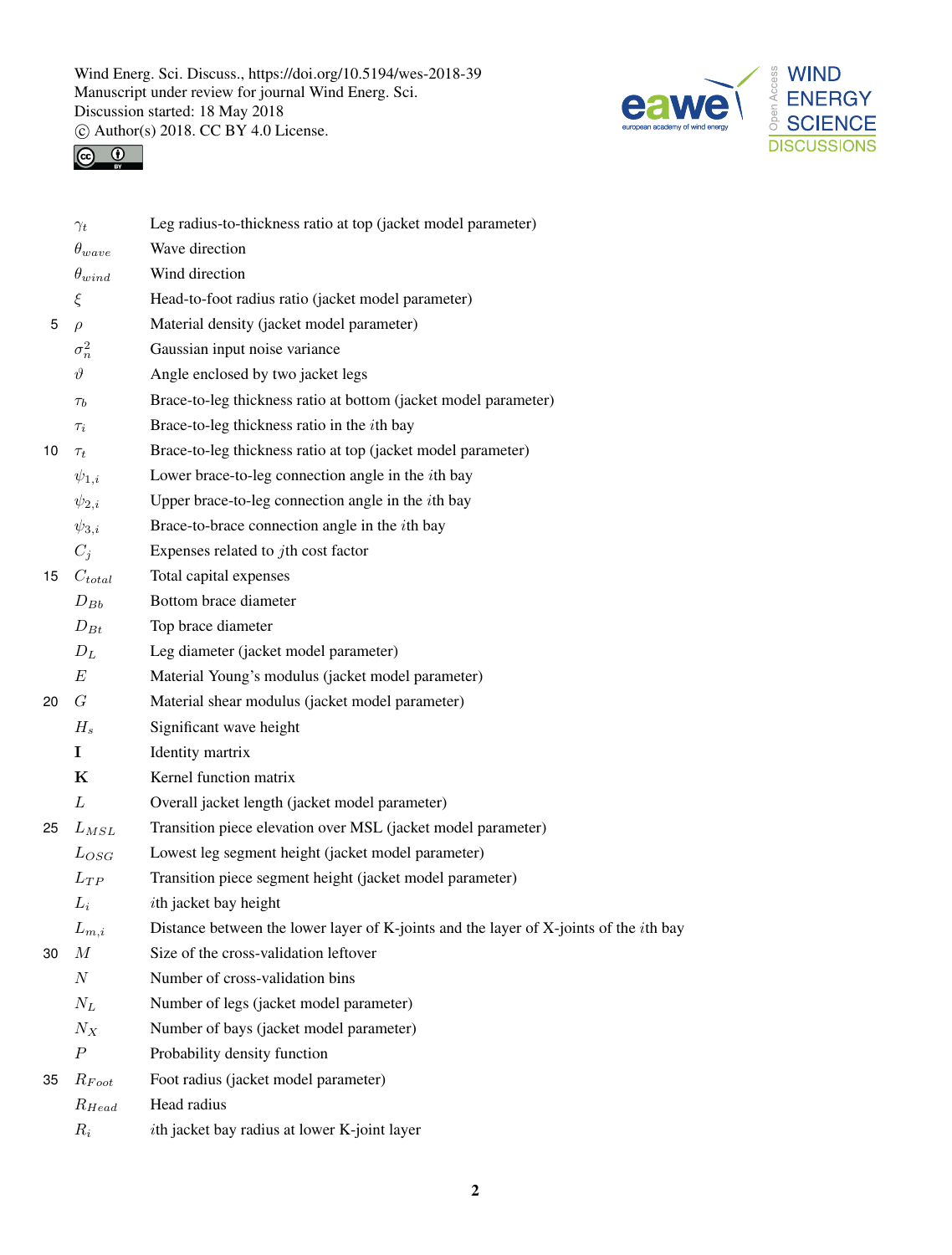



|    | $R_{m,i}$          | Radius of the <i>i</i> th X-joint layer                       |
|----|--------------------|---------------------------------------------------------------|
|    | $T_{Bb}$           | Bottom brace thickness                                        |
|    | $T_{Bt}$           | Top brace thickness                                           |
|    | $T_{Lb}$           | Bottom leg thickness                                          |
| 5  | $T_{Lt}$           | Top leg thickness                                             |
|    | $T_p$              | Wave peak period                                              |
|    | X                  | Matrix of training inputs (one sample per row)                |
|    | $\it a$            | Kernel weighting parameter                                    |
|    | $a_j$              | $j$ th unit cost                                              |
| 10 | $c_i$              | jth cost factor                                               |
|    | $\,e\,$            | <b>Noise</b>                                                  |
|    | $e_{bias}$         | Bias error                                                    |
|    | $e_{mse}$          | Mean square error                                             |
|    | f                  | Function value                                                |
| 15 | k.                 | Kernel function vector                                        |
|    | k                  | Covariance (kernel) function                                  |
|    | $k_{Ma_{3/2}}$     | Matérn 3/2 kernel function                                    |
|    | $k_{Ma_{5/2}}$     | Matérn 5/2 kernel function                                    |
|    | $k_{RO}$           | Rational quadratic kernel function                            |
| 20 | $k_{SE}$           | Squared exponential kernel function                           |
|    | l                  | Kernel length-scale parameter                                 |
|    | $\boldsymbol{m}$   | Mean function                                                 |
|    | $\boldsymbol{q}$   | Ratio of two consecutive bay heights (jacket model parameter) |
|    | $u_{ss}$           | Sub-surface current velocity                                  |
| 25 | $u_{w}$            | Near-surface current velocity                                 |
|    | $v_s$              | Mean wind speed                                               |
|    | $\boldsymbol{x}$   | Array of design variables/Vector of training inputs           |
|    | $\boldsymbol{x}^*$ | Array of prediction inputs                                    |
|    | $x_{MB}$           | Mud brace flag (jacket model parameter)                       |
| 30 | $\boldsymbol{y}$   | Vector of training outputs (one sample per row)               |
|    | Y                  | General regression output value                               |
|    | $y^*$              | Prediction value                                              |
|    |                    |                                                               |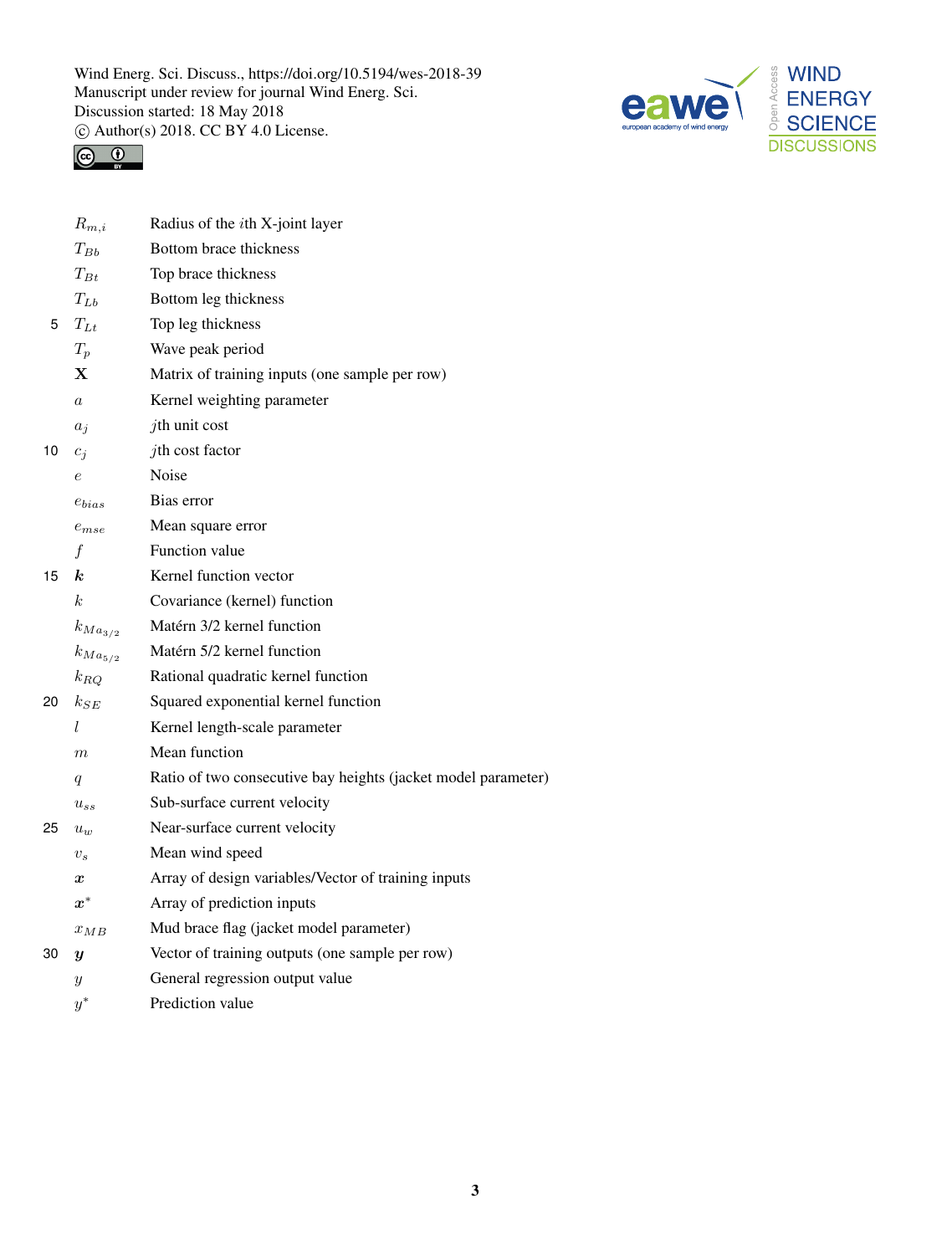



## 1 Introduction

In the oil and gas industry, the jacket substructure is well-established due to a good trade-off between cost efficiency and reliability. It has been considered for offshore wind turbine substructures for several years and has already had some successful applications in Europe and the United States. Smith et al. (2015) showed that among all wind farms announced to be built from 5 the second quarter of 2015 until 2020, 16% of the substructures are jackets, whereas this share was only 10% for wind farms built before 2015 (see Figure 1 for the market shares of offshore wind turbine substructures in the past and nowadays). Despite potential advantages, the market is still strongly dominated by monopiles (Ho et al., 2016), as financial aspects and significantly

lower uncertainty play an important role from an economical point of view (BVGassociates, 2012). However, the development of new turbines with higher rated power in combination with the need for deeper water installations might be a catalyst for 10 a technological leap toward jacket substructures. Damiani et al. (2016) calculated that for water depths deeper than 40-m jackets promise lower costs than monopiles, considering six offshore sites along the U.S. Eastern Seaboard and the Gulf of

- Mexico. The break-even point or water depth, respectively, where the jacket technology becomes truly competitive, is however dependent on the costs of the vessels used to transport and install the structures. State-of-the-art jackets can still benefit from design studies and structural optimization to render lower costs to the project (BVGassociates, 2013), which is addressed by
- 15 current research. The accumulation of publications dealing with this topic in the recent past is an indication of this statement. Chew et al. (2016) and Oest et al. (2016) performed structural optimization of jacket substructures with simulation-based approaches using gradient-based algorithms. Basis for these papers was the structure defined in the first phase of the Offshore Code Comparison Collaboration Continuation (OC4) project (Popko et al., 2014). Damiani et al. (2017) studied the impact of environmental and turbine parameters on the costs or mass, respectively, of jackets, considering 81 different structures.
- 20 Hübler et al. (2017) analysed the effect of variations in jacket design on the economic viability. AlHamaydeh et al. (2017) and Kaveh and Sabeti (2018) used meta-heuristic algorithms for the optimization of jacket substructures, however, without realistic—in particular, fatigue limit state—load assumptions. Stolpe and Sandal (2018) introduced discrete variables in the jacket optimization problem formulation to account for the fact that steel tubes are only available in fixed dimensions.

From a global perspective, the main obstacles that lead to nonoptimal structures are both the dependence on expert knowl-25 edge and the large computational cost associated with the optimization of a complex structure. Many design assessments or optimization approaches addressing this problem fail (because they lead to either unrealistic or impractical design) for the following simple reasons:

– Design variables. Most approaches do not consider the structural topology, but only the sizing of predefined members. Involving topological parameters, which may be real or discrete, as design variables is mandatory for a proper design 30 that makes use of a mixed-integer formulation.

– Cost assumptions. Often, the mass of the entire jacket is used as an objective function in optimization approaches. But obviously, the cost breakdown for a welded structure includes many items which do not depend on the mass of the structure. Moreover, other expenses such as transport and installation costs, should not be ignored.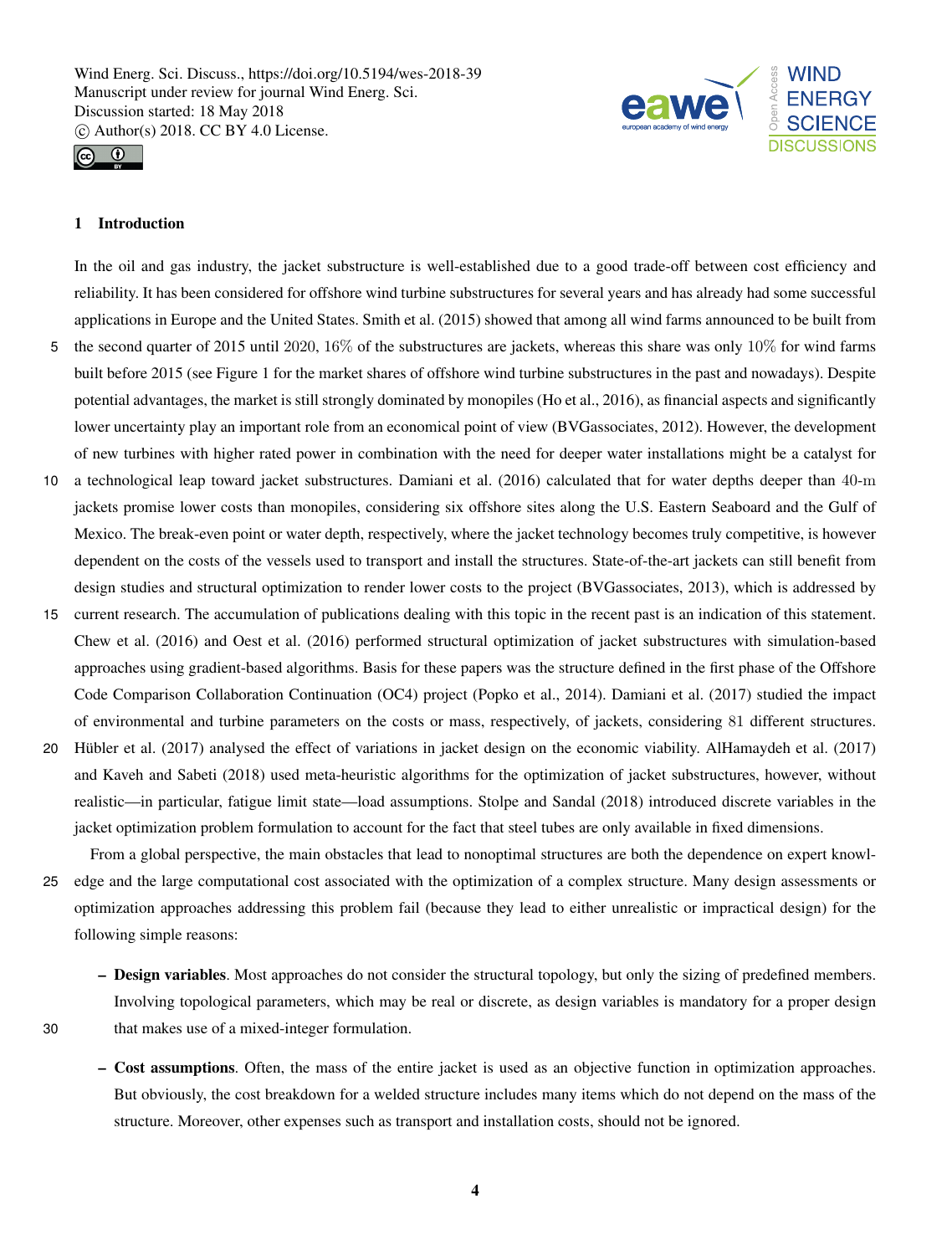





Figure 1. Share of utilized substructures among operating turbines in 2015 and from 2015 to 2020 according to Smith et al. (2015).

- Load assumptions. The assumption of simplified environmental states (for instance, the omission of wind-wave misalignment) is the state of the art in many jacket design procedures, because it relaxes the computational demand and fills any existing gap in the knowledge of the actual metocean conditions.
- Structural code checks. A realistic jacket design involves structural design code checks for fatigue and ultimate limit 5 state based on time domain simulations. Many approaches miss either one or both of them, most likely because the computational implementation is resource intensive.
- Simulation approaches. Design iterations cause changes in the structural behavior. A coupled simulation or at least a rigorous approach addressing this aspect is mandatory. However, it is often seen that sequential approaches are applied where decoupled loads are exchanged at the interface between substructure and turbine tower, even in the case of fatigue 10 assessment.

One possible approach to address some of these issues was the jacket sizing tool proposed by Damiani and Song (2013), which enables the conceptual design considering preliminary load assumptions. It, however, lacked extensions to full dynamics simulations and fatigue limit states. Wind turbine cost models are available (Fingersh et al., 2006; National Wind Technology Center Information Portal, 2014) and were used for the definition of wind turbine optimization objectives and constraints

15 (Ning et al., 2013), but without explicit or detailed cost formulations for jacket substructures. The goal of the current work is to provide a basic jacket model that can be efficiently used in conceptual studies and optimization approaches by preventing the issues stated above and providing a basis for more realistic designs and mainly using mathematically manageable equations.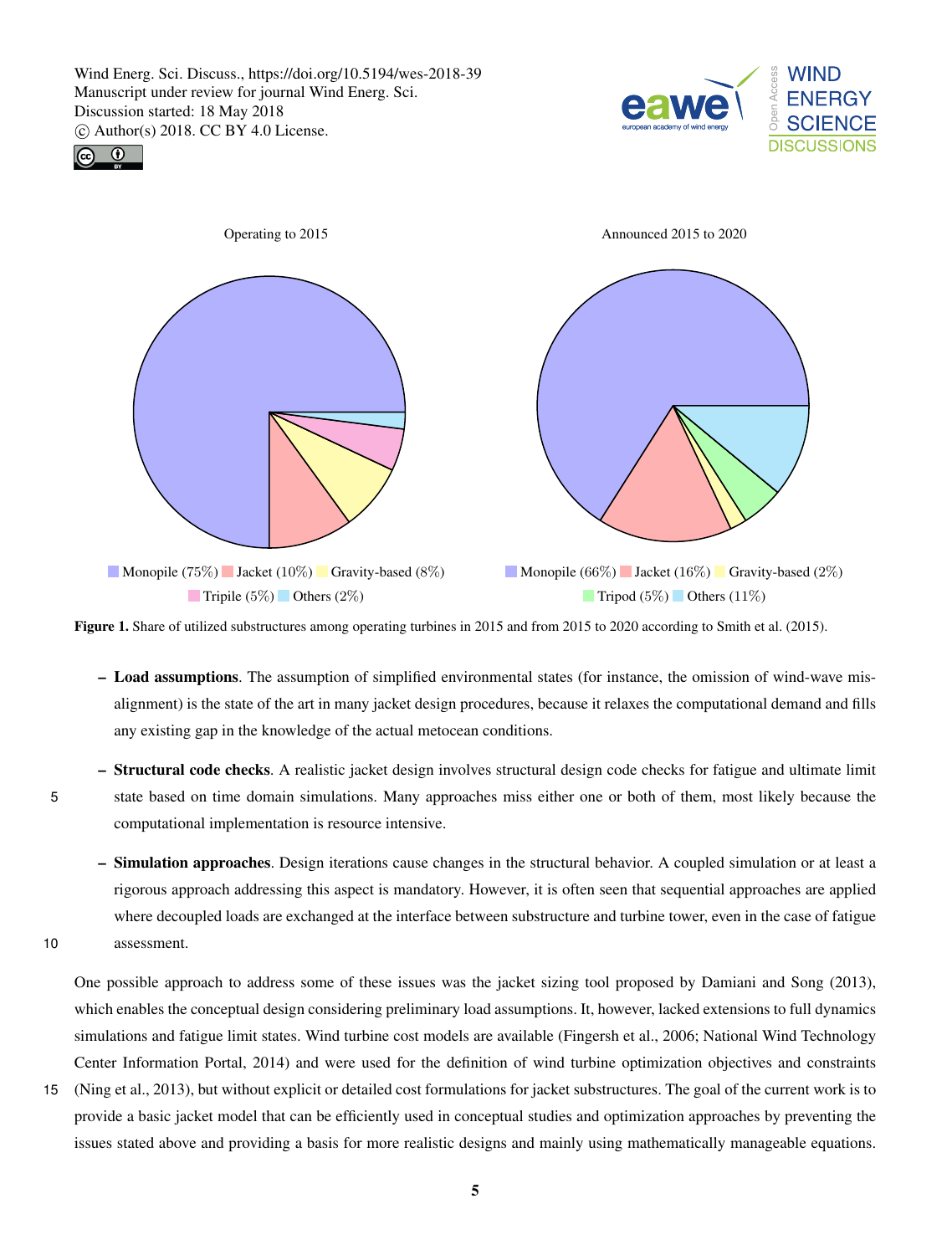



The first part of this study addresses the first two points described above. The last three points are handled in the second part, as they involve a completely different field. This paper is structured as follows: Section 2 explains the utilized jacket model with the assumptions made for the structural details. In Section 3, a simple cost model is proposed, which covers cost contributions from materials, fabrication, transition piece, coating, and transport and installation (including foundation). In Section 4, load

5 sets are defined for both fatigue and ultimate limit state load cases and a design of experiments is created to fit appropriate surrogate models. The paper concludes with remarks on the benefits of the jacket model, its limitations, and a brief outlook on further work based on this model.

### 2 Jacket Model

The previous section summarized some issues leading to certain requirements of a simple jacket model:

- 10 The set of design variables must be as comprehensive as necessary to accurately model the fundamental topology, physics, and dynamics of a typical jacket but as small as possible for ease of computation, too.
	- The design variables must cover both topological and geometrical parameters.
	- Structural details with little bearing on the mechanical behavior shall be disregarded.
	- The cost model formulation shall only depend on the parameters of the jacket model.
- 15 The structure shall be manufacturable, transportable, and installable.
	- The structure shall be easily transferable to common design tools (mostly based on finite element formulations).

A concept matching all of these points was initially described by Häfele and Rolfes (2016) and is extended in this section. At first, the topology is defined; then the tube dimensions and material properties are derived.

# 2.1 Topology

- 20 The main presumption is that the jacket model need not be limited to a certain number of legs or brace layers (bays), but instead allows different topologies. As foot and head girth are measures related to four-legged structures, a general formulation in terms of foot (on the ground layer) and head (on the same layer as the transition piece) circles with foot and head radii,  $R_{Food}$  and  $R_{Head}$ , respectively, is introduced. In order to prevent obtaining structures with a funnel shape, a parameter,  $\xi$ , is introduced, which relates both radii (and can be set to a value less than or equal to 1). The two circles depict the bottom and
- 25 top of a frustum of length, L (see Figure 2, first step). The  $N_L$  legs can then be constructed as straight lines on the surface of the cone, equidistantly distributed. This step is illustrated for a four-legged jacket in the second step of Figure 2. However, this procedure is applicable to every number of legs that is greater than or equal to three. With these variables, the angle enclosed by two legs can be found according to the following equation:

$$
\vartheta = \frac{2\pi}{N_L}.\tag{1}
$$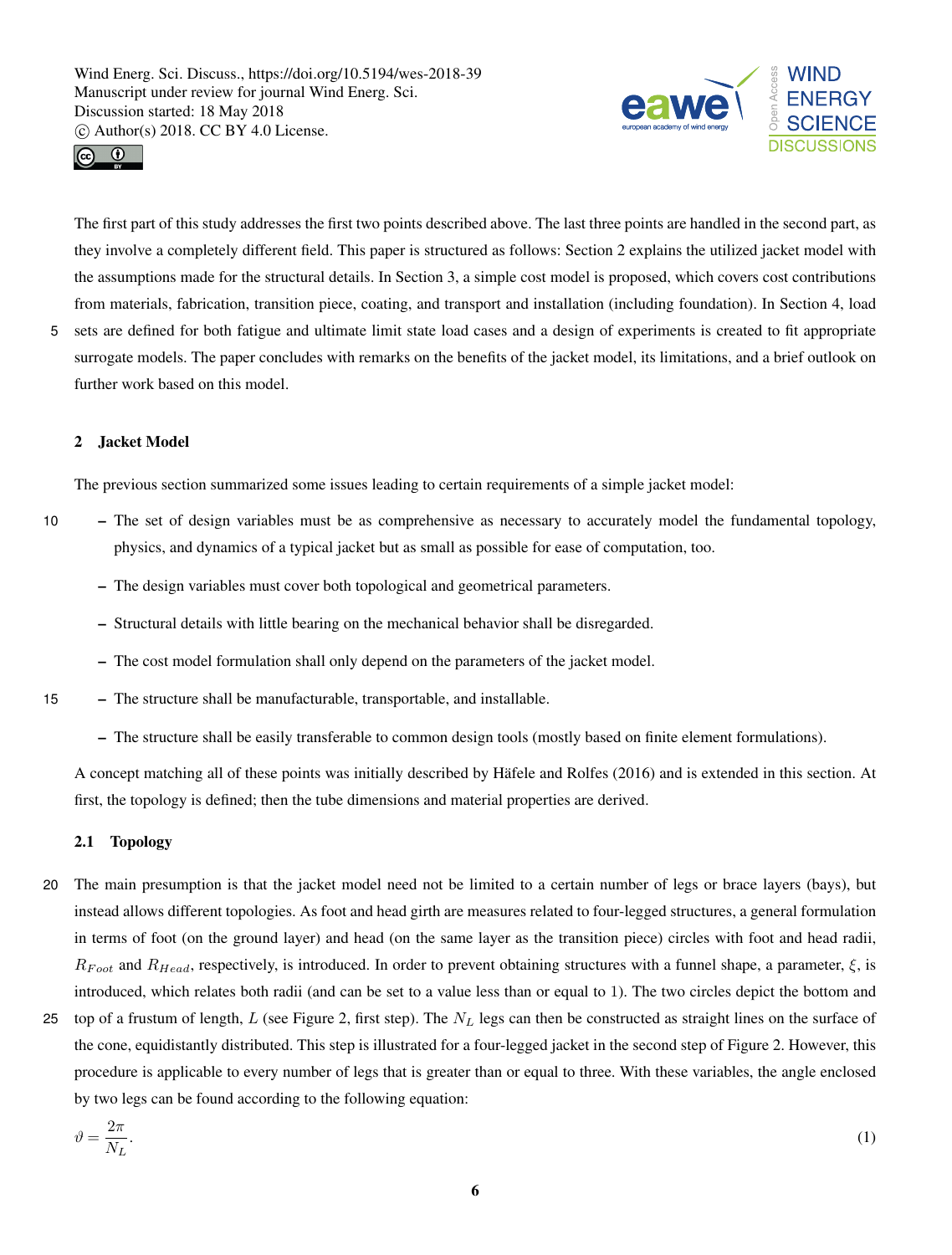



The spatial batter angle,  $\Phi_s$ , is the inclination angle of each leg with respect to the symmetry axis of the frustum (sometimes denoted as the three-dimensional batter angle):

$$
\Phi_s = \arctan\left(\frac{R_{foot}(1-\xi)}{L}\right). \tag{2}
$$

The planar batter angle,  $\Phi_p$ , is the inclination angle projected to a vertical-horizontal layer through the symmetry axis of the 5 frustum (sometimes denoted as the two-dimensional batter angle):

$$
\Phi_p = \arctan\left(\frac{R_{foot}(1-\xi)\sin\left(\frac{\vartheta}{2}\right)}{L}\right). \tag{3}
$$

The parameter,  $N_X$ , defines the number of bays. A bay is one part of the jacket that is delimited by  $N_L$  single- or double-Kjoints at the lower side and  $N_L$  single- or double-K-joints at the upper side and comprises all structural elements in between, in particular  $N_X$  X-joints. The *i*th bay is denoted with *i*, where:

$$
i \in \mathbb{N}^{\left[1,N_X\right]}.\tag{4}
$$

The ratio, q, relates the heights of two consecutive bays,  $L_{i+1}$  and  $L_i$ , which is assumed to be constant:

$$
q = \frac{L_{i+1}}{L_i}.\tag{5}
$$

It has to be noted that  $L_1$  is the height of the lowest bay and  $L_{N_x}$  is the height of the highest one. Based on the previous assumptions and elementary geometrical considerations, circles on every K-joint layer can be constructed. With the height of

15 the entire jacket,  $L$ , the distance between the ground and lowest bay,  $L_{OSG}$ , and the distance between the transition piece and highest bay,  $L_{TP}$ , the *i*th jacket bay height,  $L_i$ , can be calculated by:

$$
L_i = \frac{L - L_{OSG} - L_{TP}}{\sum_{n=1}^{N_X} q^{n-i}}.
$$
\n(6)

The radius of each bay (at the lower K-joint layer),  $R_i$ , is:

$$
R_i = R_{foot} - \tan(\Phi_s) \left( L_{OSG} + \sum_{n=1}^{i-1} L_n \right). \tag{7}
$$

20 This third step is shown in Figure 2. The distance between the lower layer of K-joints and the layer of X-joints for the ith bay,  $L_{m,i}$ , can be calculated by simple geometrical relations:

$$
L_{m,i} = \frac{L_i R_i}{R_i + R_{i+1}}.\tag{8}
$$

The radius of the ith X-joint layer is:

$$
R_{m,i} = R_{foot} - \tan(\Phi_s) \left( L_{OSG} + \sum_{n=1}^{i-1} L_n + L_{m,i} \right). \tag{9}
$$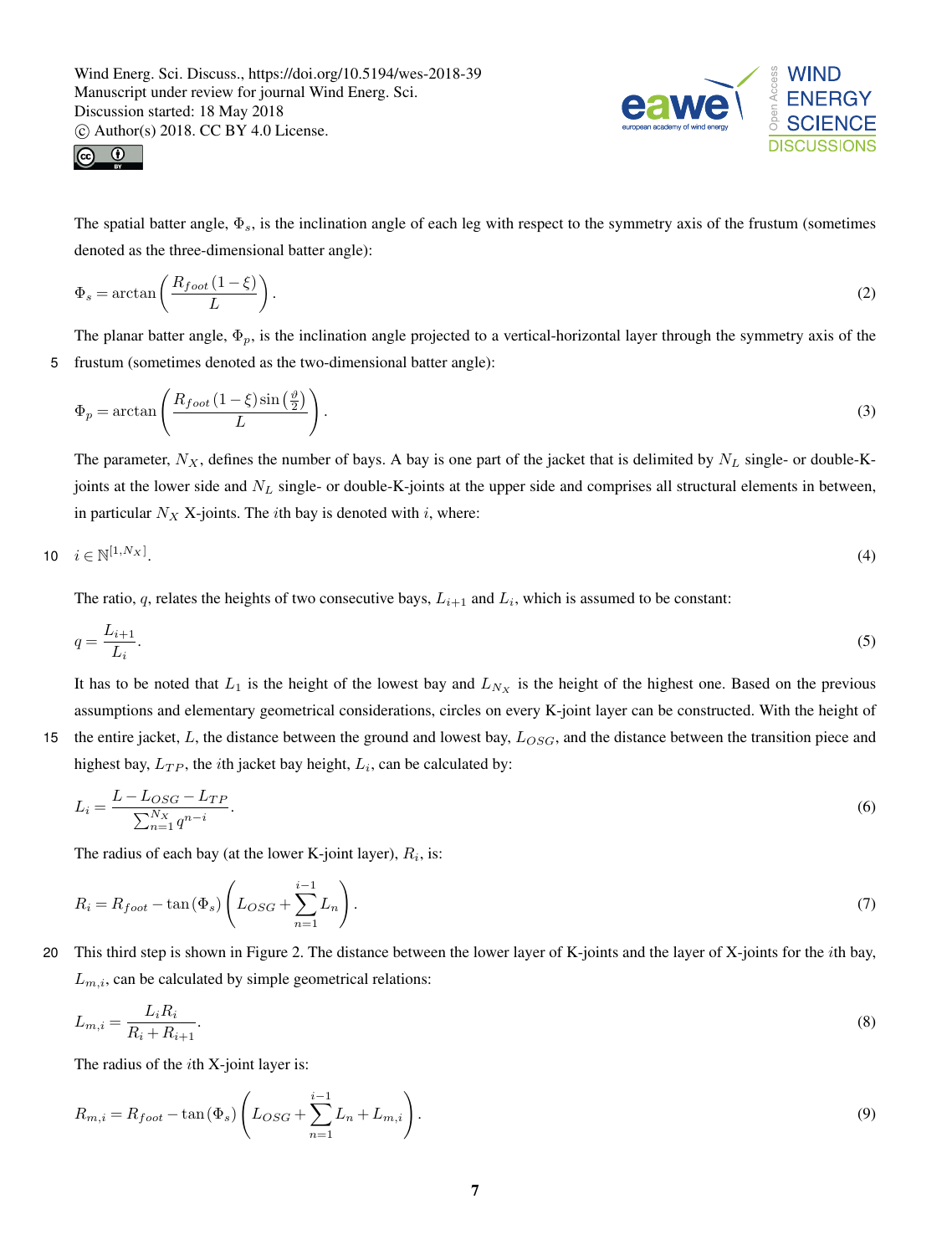



The lower and upper brace-to-leg connection angles,  $\psi_{1,i}$  and  $\psi_{2,i}$ , respectively, and the brace-to-brace connection angle,  $\psi_{3,i}$ , in the ith bay are related as follows:

$$
\psi_{1,i} = \frac{\pi}{2} - \arctan\left(\frac{R_{foot}(1-\xi)\sin\left(\frac{\vartheta}{2}\right)\cos\left(\Phi_p\right)}{L}\right) - \arctan\left(\frac{L_{m,i}}{R_i\sin\left(\frac{\vartheta}{2}\right)\cos\left(\Phi_p\right)}\right),\tag{10}
$$

$$
\psi_{2,i} = \frac{\pi}{2} + \arctan\left(\frac{R_{foot}(1-\xi)\sin\left(\frac{\vartheta}{2}\right)\cos\left(\Phi_p\right)}{L}\right) - \arctan\left(\frac{L_{m,i}}{R_i\sin\left(\frac{\vartheta}{2}\right)\cos\left(\Phi_p\right)}\right),\tag{11}
$$

$$
5 \quad \psi_{3,i} = 2 \arctan\left(\frac{L_{m,i}}{R_i \sin\left(\frac{\vartheta}{2}\right) \cos\left(\Phi_p\right)}\right). \tag{12}
$$

In addition,  $L_{MSL}$  is the distance between the transition piece (which is on the same height as the tower foot) and mean sea level layer or—in other words—the difference between jacket length and water depth. This information is necessary to create a mesh for the computation of hydrodynamic loads. The flag,  $x_{MB}$ , determines whether the jacket is equipped with mud braces or not. The final topology (step four) is illustrated in Figure 2, in this example with four legs ( $N_L = 4$ ), four bays ( $N_X = 4$ ), 10 and a mud brace  $(x_{MB} = \text{true})$ .

#### 2.2 Tube Dimensions

The proposed jacket model makes no use of prefabricated joints (as in the state of the art), therefore no joint cans or stiffeners (mainly to improve punching shear resistance) are used. The consequences of only single-sided welds and no stiffened joints should be considered. However, the number of (expensive) welds is reduced to a minimum, which reduces the number of

- 15 degrees of freedom in a structural analysis as well. Moreover, the cost model is not burdened by possible impacts of series production for prefabricated joints. This is not far away from practical application: it was analyzed for substructures with a rated power higher than 10 MW in the research project INNWIND.EU and evaluated as the most efficient one concerning fabrication costs (Scholle et al., 2015).
- Instead of regarding the diameters and thicknesses of each tube as independent variables, which would lead—depending on 20 the structural topology—to a high number of design variables, the tube dimensions are interpolated between values at the top and the bottom of the structure. Another potential problem is that the tube dimensions, if all are regarded as independent, might lead to undesirable relations between the tube dimensions. Standards and guidelines provided by DNV GL AS (2016); ? for the design and certification of offshore structures propose the adoption of three ratio parameters, initially defined by Efthymiou (1988). However, one variable has to be independent; in our case, the leg diameter,  $D<sub>L</sub>$ , which is assumed to be constant.

25  $\gamma_b$  and  $\gamma_t$  define the ratios between leg radii (not the diameters) and thicknesses:

$$
\gamma_b = \frac{D_L}{2T_{Lb}},
$$
  
\n
$$
\gamma_t = \frac{D_L}{2T_{Lt}},
$$
\n(13)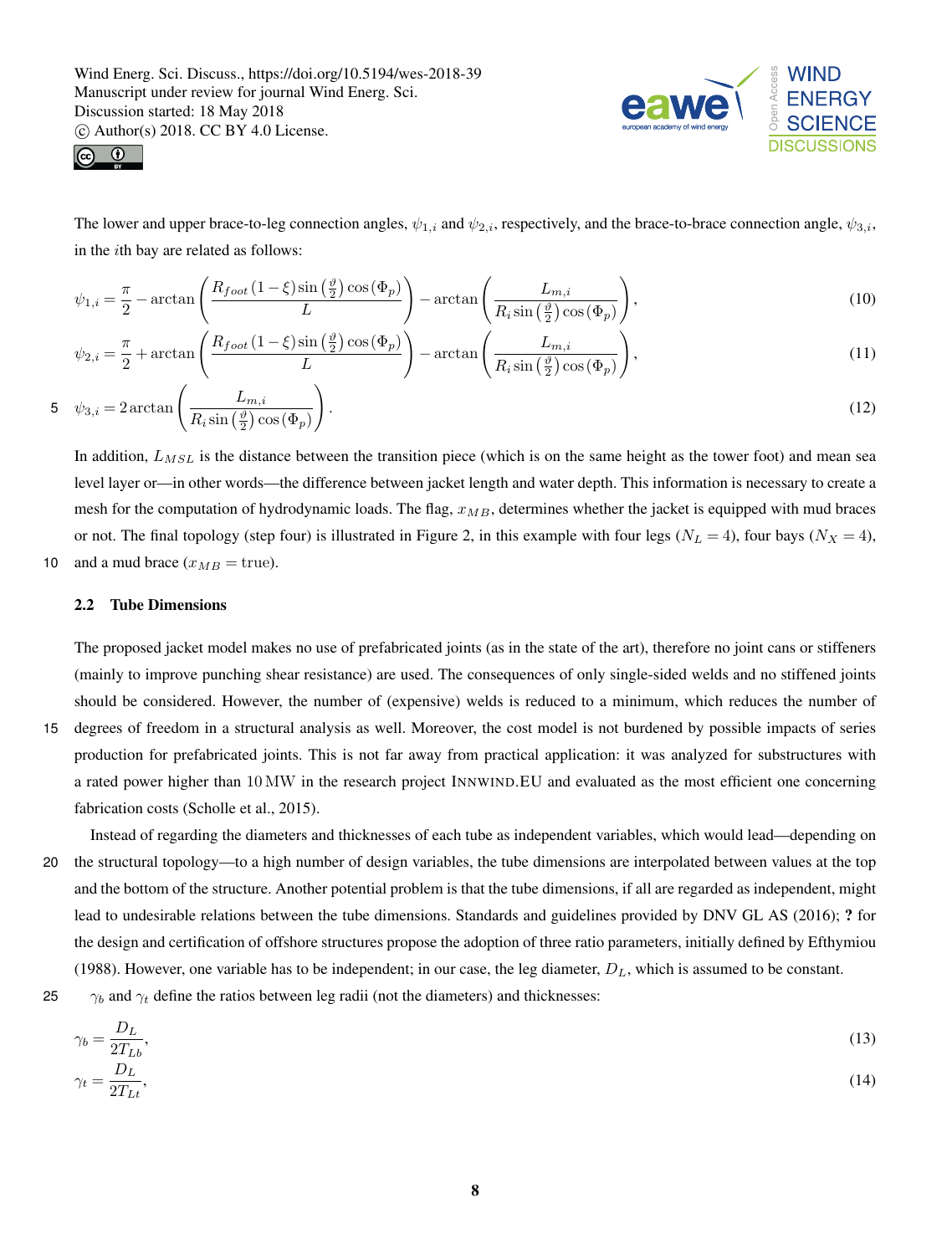







(1) Truncated cone defined by  $R_{Foot}$ ,  $R_{Head}$ , and L (2) Creating  $N_L$  jacket legs, here:  $N_L = 4$ 





(3) Creating  $N_X + 1$  K-joint layers, here:  $N_X = 4$  (4) Final jacket with braces



Figure 2. Creation of the jacket topology in four steps.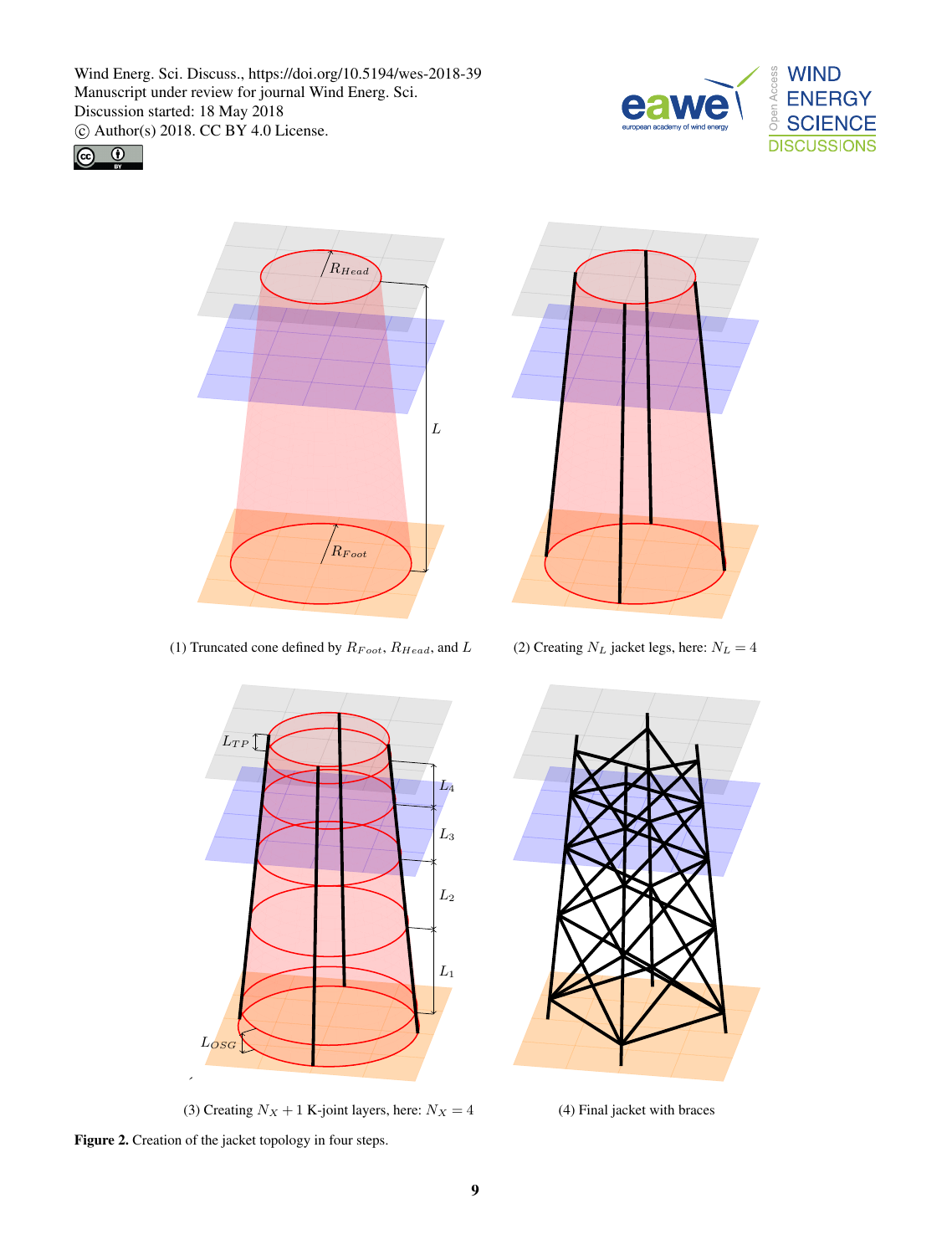



 $\overline{ }$ 



Figure 3. ith jacket bay topology projected to the layer of X- and K-joints on one side of the structure.

where the index, b, indicates the affiliation to the lowermost (bottom) and t to the uppermost (top) tubes. The parameters,  $\beta_b$ and  $\beta_t$ , define the ratios of brace and leg diameter at the bottom and top, respectively:

$$
\beta_b = \frac{D_{Bb}}{D_L},\tag{15}
$$

$$
\beta_t = \frac{D_{Bt}}{D_L}.\tag{16}
$$

5 The values  $\tau_b$  and  $\tau_t$  define the relations between brace and leg thicknesses at the bottom and top, respectively:

$$
\tau_b = \frac{T_{Bb}}{T_{Lb}},\tag{17}
$$
\n
$$
\tau = \frac{T_{Bt}}{T_{Bt}}
$$
\n
$$
(18)
$$

$$
\tau_t = \frac{H_t}{T_{Lt}}.\tag{18}
$$

The final determination of the leg and brace dimensions as functions of the height elevation is illustrated in Figure 4 and 5. As no tapered tubes are desirable, a linear-stepwise interpolation is performed, therefore:

10 
$$
\gamma_i = \begin{cases} \gamma_b & i = 1 \\ \frac{\gamma_t - \gamma_b}{L - L_{N_X} + L_{m, N_X} - L_{TP}} \left( L_{OSG} + \sum_{n=1}^{i-1} L_n + L_{m,i} \right) + \gamma_b & \text{else,} \end{cases}
$$
(19)

$$
\beta_i = \frac{\beta_t - \beta_b}{L - L_{N_X} - L_{OSG} - L_{TP}} \sum_{n=1}^{i-1} L_n + \beta_b,
$$
\n(20)

$$
\tau_i = \frac{\tau_t - \tau_b}{L - L_{N_X} - L_{OSG} - L_{TP}} \sum_{n=1}^{i-1} L_n + \tau_b.
$$
\n(21)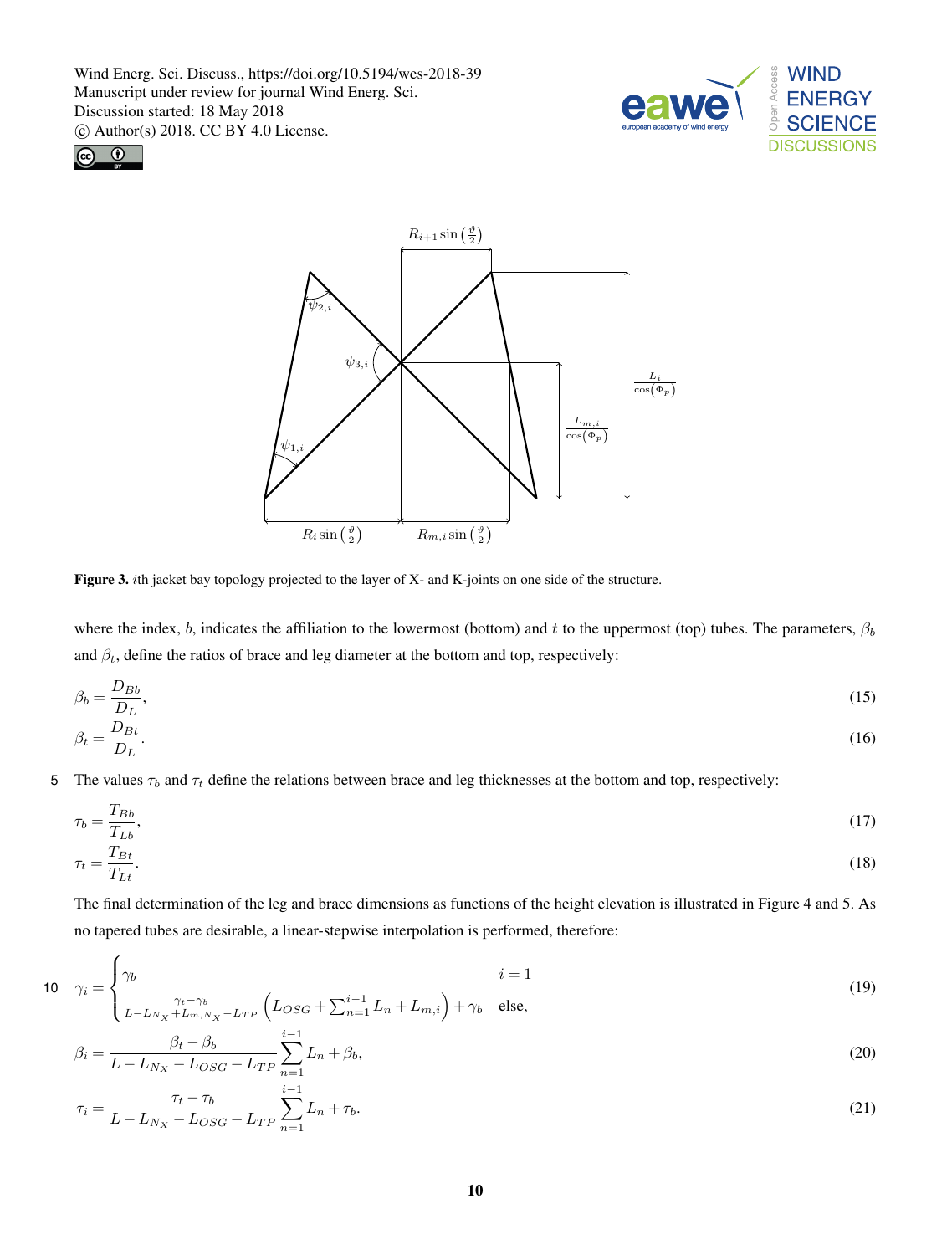





Figure 4. Definition of leg dimensions in dependency of the jacket height. Values are illustrated by  $\rightarrow$  at the bottom and shade to  $\rightarrow$  at the top of the structure.

### 2.3 Material Properties

The entire jacket is supposed to be made of the same isotropic material, which can be described by the Young's modulus, E, the shear modulus,  $G$ , and the material density,  $\rho$ .

#### 2.4 Parameter Summary and Array of Design Variables

5 There are 20 parameters of the jacket model in total, where ten describe the topology, seven the tube dimensions, and three the material properties. It can be assumed that site- and material-dependent parameters are commonly predetermined, so the number of free design variables might be smaller than 20. To ease the notation in what follows, all variables of the jacket model are assembled in the array,  $x$ :

$$
\boldsymbol{x} = \left(N_L N_X R_{foot} \xi L L_{MSL} L_{OSG} L_{TP} x_{MB} q D_L \gamma_b \gamma_t \beta_b \beta_t \tau_b \tau_t E G \rho\right)^T. \tag{22}
$$

## 10 3 Cost Modeling

A possible approach to the jacket substructure cost calculation is to regard the total capital expenses,  $C_{total}$ , as a linear combination of multiple contributions, where each one is given by a cost factor,  $c_j$ , multiplied by the corresponding unit cost  $a_j$ :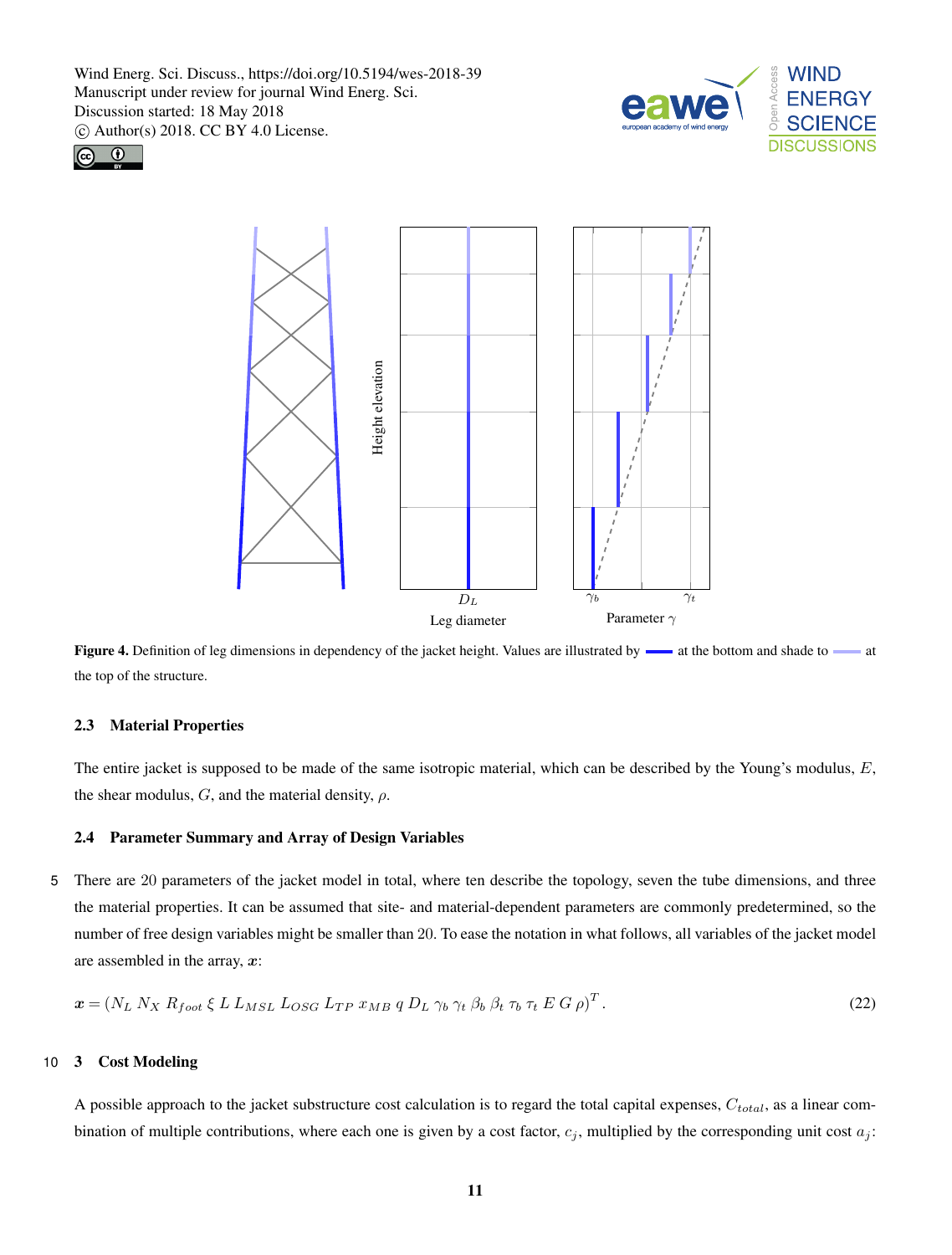





Figure 5. Definition of brace dimensions in dependency of the jacket height. Values are illustrated by  $\longrightarrow$  at the bottom and shade to at the top of the structure.

$$
C_{total}(\boldsymbol{x}) = \sum_{i} \underbrace{a_i c_j(\boldsymbol{x})}_{C_j(\boldsymbol{x})}.
$$
\n(23)

Basic factors for material, fabrication, coating, transition piece, and structural appurtenances (if regarded as additional parts), and transport and installation (including costs for the pile foundation) are assumed here, acknowledging that this breakdown 5 may look different if increasing the level of detail:

- $c_1$ : Material factor
- c2: Fabrication factor
- $c_3$ : Coating factor
- c4: Transition piece factor
- c5: Transport factor
- $c_6$ : Foundation and installation factor
- $c_7$ : Fixed expenses factor.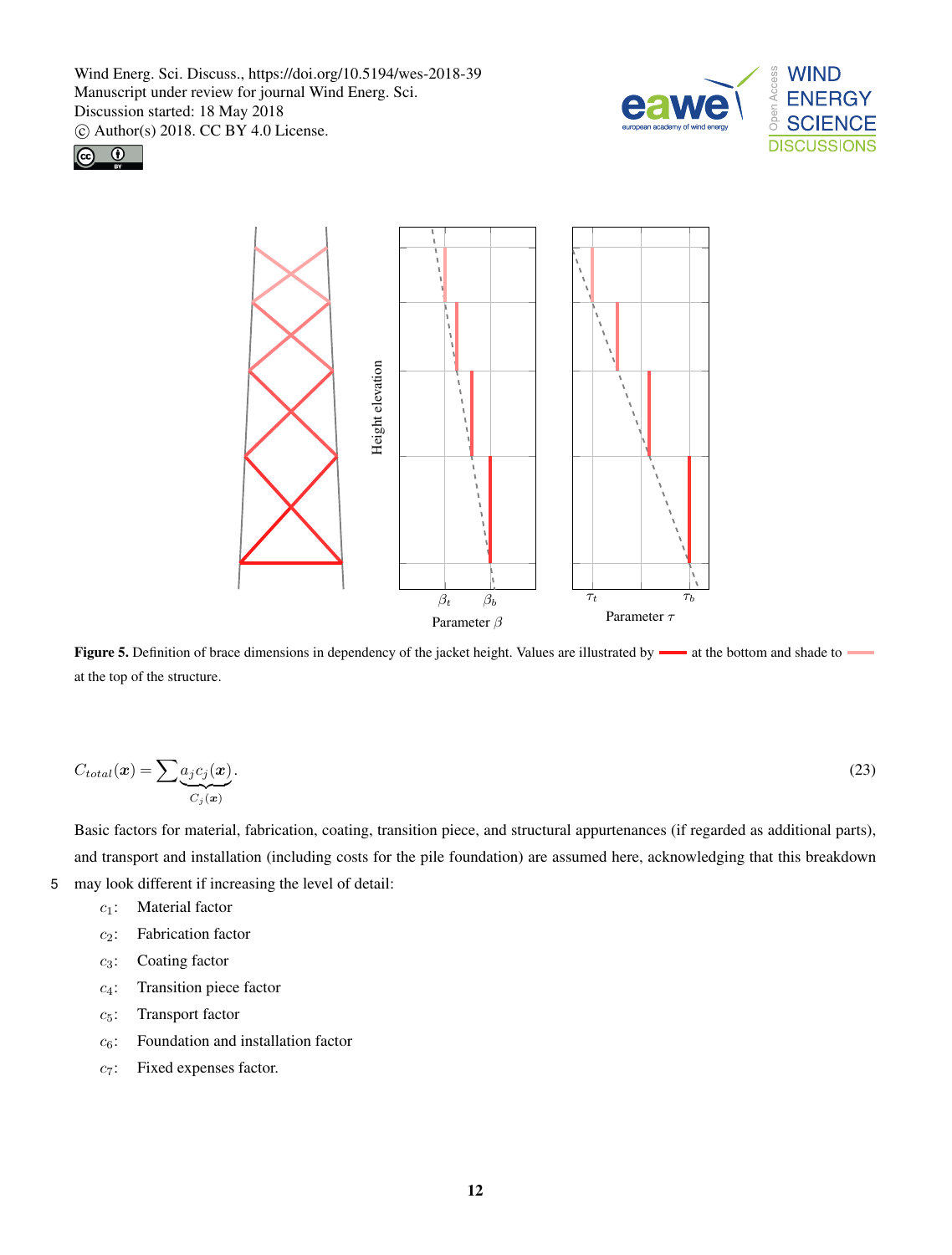



### 3.1 Material Expenses

The material expenses are supposed to be proportional to the mass of the components. Therefore,  $c_1$  is the total jacket mass which is the mass of the assembled substructure excluding the transition piece, foundation, or appurtenances of any kind and which can be obtained by evaluating structural analysis tools or by applying simple geometrical relations:

$$
c_{1}(\boldsymbol{x}) = 2\rho N_{L}\pi D_{L}^{2} \sum_{i=1}^{N_{X}} \left( \left( \frac{\beta_{i}\tau_{i}}{2\gamma_{i}} + \frac{\tau_{i}^{2}}{4\gamma_{i}^{2}} \right) \sqrt{\frac{L_{i}^{2}}{\cos^{2}(\Phi_{p})} + (R_{i} + R_{i+1})^{2} \sin^{2}(\frac{\vartheta}{2})} \right) + x_{MB}\rho N_{L}\pi D_{L}^{2} \left( \frac{\beta_{b}\tau_{b}}{2\gamma_{b}} + \frac{\tau_{b}^{2}}{4\gamma_{b}^{2}} \right) 2R_{1} \sin(\frac{\vartheta}{2}) + \rho N_{L}\pi D_{L}^{2} \sum_{i=1}^{N_{X}} \left( \left( \frac{1}{2\gamma_{i}} + \frac{1}{4\gamma_{i}^{2}} \right) \frac{L_{m,i}}{\cos(\Phi_{s})} + \left( \frac{1}{2\gamma_{i+1}} + \frac{1}{4\gamma_{i+1}^{2}} \right) \frac{(L_{i} - L_{m,i})}{\cos(\Phi_{s})} \right) + \rho N_{L}\pi D_{L}^{2} \left( \frac{1}{2\gamma_{b}} + \frac{1}{4\gamma_{b}^{2}} \right) \frac{L_{OSG}}{\cos(\Phi_{s})} + \rho N_{L}\pi D_{L}^{2} \left( \frac{1}{2\gamma_{t}} + \frac{1}{4\gamma_{t}^{2}} \right) \frac{L_{TP}}{\cos(\Phi_{s})}.
$$
\n(24)

## 3.2 Fabrication Expenses

Although it can be assumed that fabrication expenses contribute significantly to the overall jacket costs, this factor is often neglected, because it is difficult to measure. A common approach in practical applications is to assume a proportional relation to the cumulated weld volume. In this cost model,  $c_2$  is the cumulative volume of all structural welds. With the weld root 10 thickness,  $t_0$  (given as  $3 \text{ mm}$  in Germanischer Lloyd (2012)), and assuming a  $45^{\circ}$  weld angle around the entire weld, the sectional weld area can be approximated and multiplied by the weld length, which is the perimeter of the ellipse that is projected to the connected chord surface<sup>1</sup>, thus:

$$
c_{2}(\boldsymbol{x}) = 2N_{L}\pi D_{L} \sum_{i=1}^{N_{X}} \left( \beta_{i} \left( \frac{D_{L}^{2} \tau_{i}^{2}}{8\gamma_{i}^{2}} + \frac{t_{0}D_{L}\tau_{i}}{2\sqrt{2}\gamma_{i}} \right) \left( \sqrt{\frac{1}{2\sin^{2}(\psi_{1,i})}} + \frac{1}{2} + \sqrt{\frac{1}{2\sin^{2}(\psi_{2,i})}} + \frac{1}{2} + \sqrt{\frac{1}{2\sin^{2}(\psi_{3,i})}} + \frac{1}{2} \right) \right)
$$
  
+2 $x_{MB}N_{L}\pi D_{L}\beta_{b} \left( \frac{D_{L}^{2} \tau_{b}^{2}}{8\gamma_{b}^{2}} + \frac{t_{0}D_{L}\tau_{b}}{2\sqrt{2}\gamma_{b}} \right)$   
+ $N_{L}\pi D_{L} \sum_{i=1}^{N_{X}} \left( \frac{D_{L}^{2} \min\left(\frac{1}{\gamma_{i}^{2}}, \frac{1}{\gamma_{i+1}^{2}}\right)}{8} + \frac{D_{L}t_{0} \min\left(\frac{1}{\gamma_{i}}, \frac{1}{\gamma_{i+1}}\right)}{2\sqrt{2}} \right).$  (25)

The equation uses the perimeter of the ellipse that is projected on a plane to calculate the weld length. This is not exactly equal 15 to the real weld length, but simplifies the equation considerably.

<sup>&</sup>lt;sup>1</sup>The ellipse perimeter is approximated in a very simple way here. However, the occurring eccentricities are in a range where this simplification causes no significant error.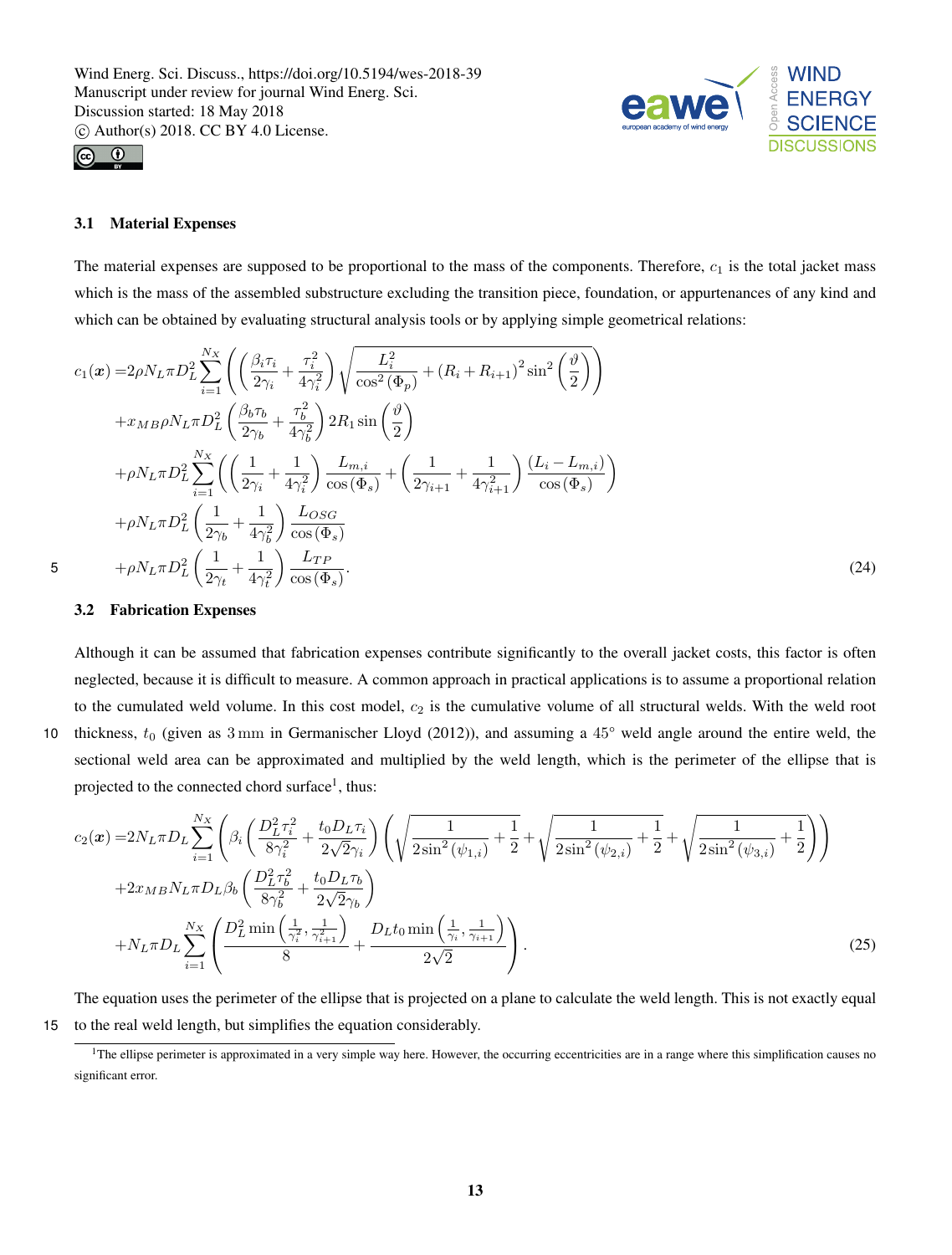



## 3.3 Coating Expenses

Coating is necessary to protect the jacket from corrosion and causes non-negligible costs. It is assumed that the entire outer surface area of all tubes is coated after production and the coating expenses are proportional to the outer surface area  $c_3$ :

$$
c_3(\boldsymbol{x}) = N_L \pi D_L \left( 2 \sum_{i=1}^{N_X} \left( \beta_i \sqrt{\frac{L_i^2}{\cos^2(\Phi_p)} + (R_i + R_{i+1})^2 \sin^2\left(\frac{\vartheta}{2}\right)} \right) + x_{MB} \beta_b \left( 2R_1 \sin\left(\frac{\vartheta}{2}\right) \right) + \frac{L}{\cos(\Phi_s)} \right). \tag{26}
$$

## 5 3.4 Transition Piece Expenses

Although there are different transition piece types, a stellar-type transition piece is assumed, which connects the uppermost leg ends with straight bars to a center point. In this case, it can be assumed that the costs depend linearly on the one hand on the number of legs and on the other hand on the head radius, thus the factor  $c_4$  reads:

$$
c_4(\mathbf{x}) = N_L R_{foot} \xi. \tag{27}
$$

#### 10 3.5 Transport Expenses

For a simplified cost estimation, the expenses to be raised for the transport of the structure from the port to the wind farm site can be roughly measured in terms of a linear mass dependency, therefore factors  $c_5$  and  $c_1$  are equal:

$$
c_5(\mathbf{x}) = c_1(\mathbf{x}).\tag{28}
$$

However, this value (mass after production) is supposed to be slightly different from the wrought mass that is used due to

15 overlapping joints and material removal prior to welding. To simplify the cost calculation, it is assumed that both values are equal.

### 3.6 Foundation and Installation Expenses

The foundation is the structural part that provides an interface to the seabed. Both the production costs for the foundation structures—no matter of which type—and the on-site installation costs depend linearly on the number of legs in our approach.

20 For the sake of simplicity, it is assumed that these costs do not cover costs due to modifications of the structural pile design. They are assembled in the foundation and installation expenses and the corresponding factor  $c<sub>6</sub>$  reads:

$$
c_6(\mathbf{x}) = N_L. \tag{29}
$$

#### 3.7 Fixed Expenses

There are costs that cannot be measured in terms of any parameters of the jacket model, that is:

$$
c_7(x) = 1. \t\t(30)
$$

These kinds of costs—in the nomenclature of this work proportional to the factor  $c_7$ —arise for every structure and are indeed very important for a cost assessment, but have a rather minor impact on the design studies or optimization results, as there is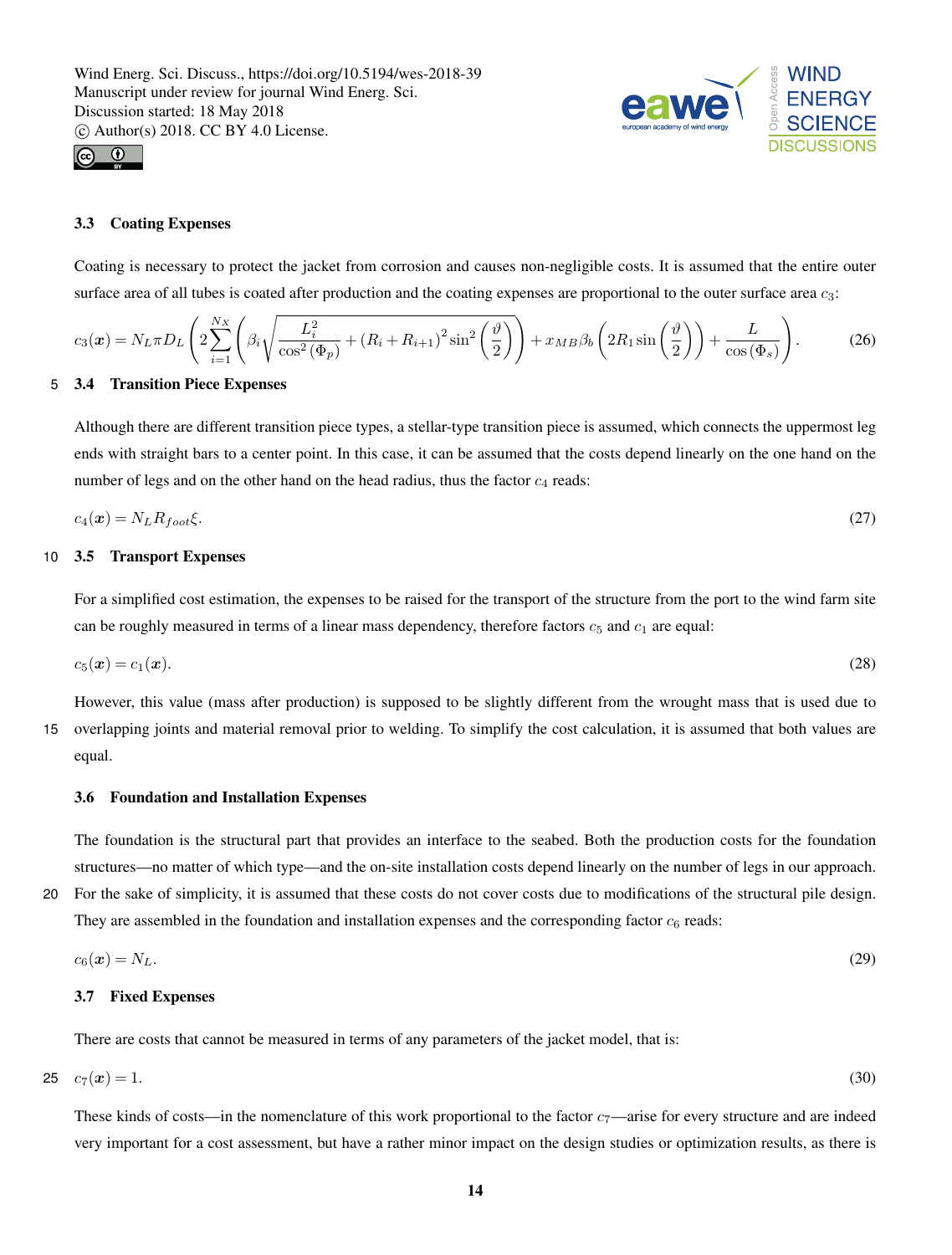



no contribution to differential operators. Examples are costs for structural appurtenances, like boat landings and ladders, or production facilities and infrastructure, like scaffolds or cranes.

## 4 Surrogate Models for Fatigue and Ultimate Limit State

A general presupposition made in this work is that realistic jacket design necessitates simulation-based proofs to ensure the 5 structural functionality in different limit states. While the proof of serviceability limit state is mostly simple in the case of relatively stiff lattice structures, where the tubular tower dominates the modal behavior of the entire turbine, the checks for fatigue and ultimate limit state are computationally expensive. There are indeed simulation-based optimization approaches in the literature, but all with very limited design load sets, and proposals trying to find efficient load sets or simplifications on load cases.

- 10 Recent work showed that Gaussian process regression (GPR) models are appropriate to predict numerically obtained fatigue damages for two test structures from environmental state inputs (Brandt et al., 2017). It is thus straightforward to transfer the same methodology to the prediction of fatigue damages or utilization ratios due to extreme loads for varying jacket designs in case the load sets are given. It is also imaginable to apply a classification approach to this type of problem, with the statements "structural code check successful" or "structural code check failed" as outputs. However, this would limit the imaginable
- 15 applications, so regression is applied. In the following, a brief introduction into Gaussian process regression is given. For the sake of simplicity, the output dimension of the problem is restricted to one, that is a single-output regression problem. The basis for GPR is the Bayesian regression problem:

$$
y = f(x) + e \tag{31}
$$

with

$$
20 \quad e \sim \mathcal{N}\left(0, \sigma_n^2\right). \tag{32}
$$

We want to make predictions,  $y^*$ , for an arbitrary set of (prediction) input variables,  $x^*$ , based on information gathered from the training set, which is represented by the input matrix,  $X$ , and the vector of corresponding output values,  $y$ . The key assumption of Gaussian process regression is that a Gaussian distribution over  $f(x)$  exists, thus:

$$
f(\mathbf{x}) \sim \mathcal{GP}(m(\mathbf{x}), k(\mathbf{x}, \mathbf{x}'))\,,\tag{33}
$$

25 with

$$
m(\boldsymbol{x}) = \mathbb{E}[f(\boldsymbol{x})] \tag{34}
$$

and

$$
k(\boldsymbol{x}, \boldsymbol{x}') = \text{cov}[f(\boldsymbol{x}), f(\boldsymbol{x}')] \,,\tag{35}
$$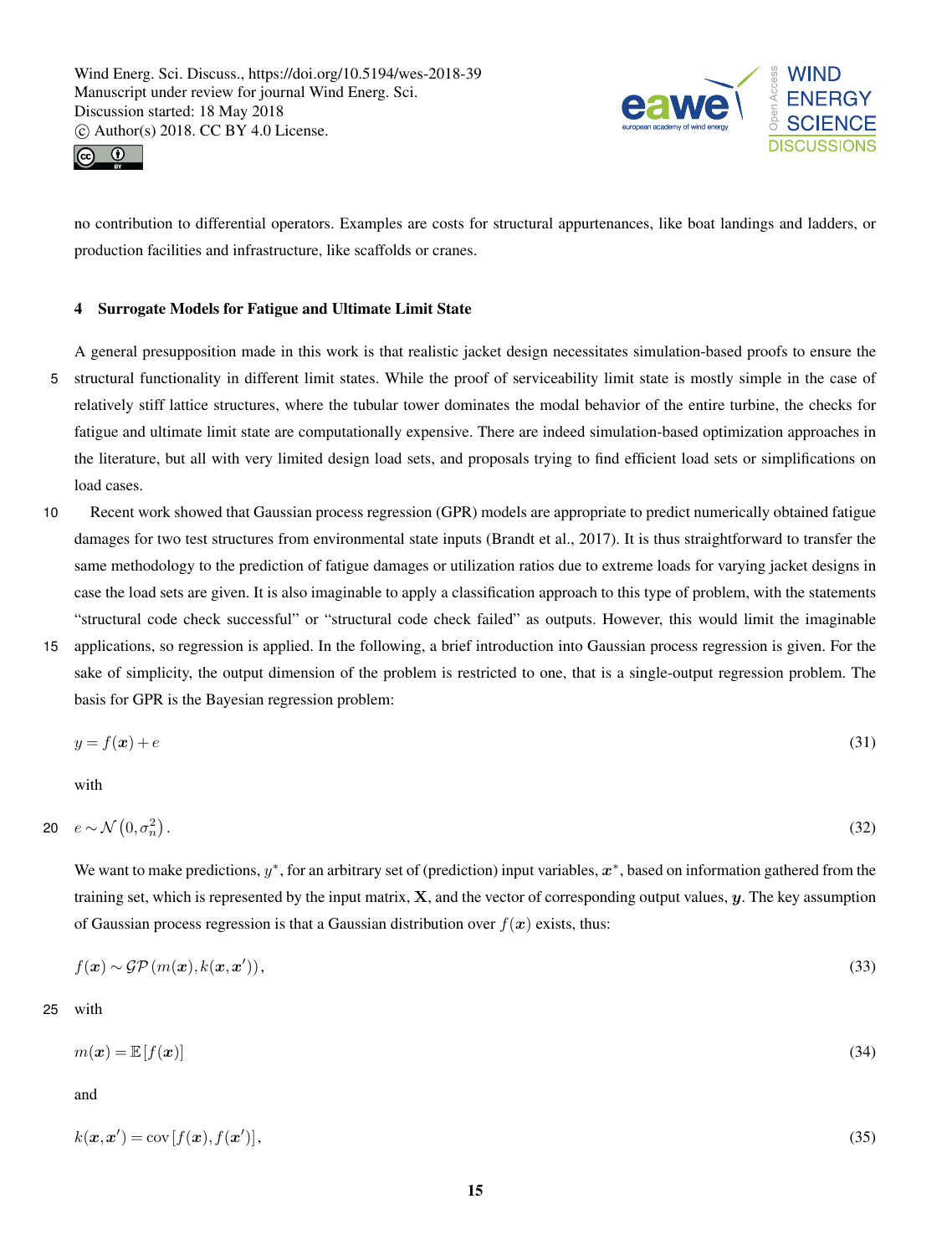



which is a Mercer kernel function. Due to the marginalization property of Gaussian processes, there is a joint distribution of training and prediction sets:

$$
\begin{pmatrix} y \\ y^* \end{pmatrix} \sim \left( 0, \begin{bmatrix} \mathbf{K}(\mathbf{X}, \mathbf{X}) & \boldsymbol{k}(\mathbf{X}, \boldsymbol{x}^*) \\ \boldsymbol{k}(\boldsymbol{x}^*, \mathbf{X}) & k(\boldsymbol{x}^*, \boldsymbol{x}^*) \end{bmatrix} \right).
$$
\n(36)

In this equation,  $K$  and  $k$  were introduced to ease the notation and just represent matrices and vectors, where each element is 5 the corresponding value of k. The mean of the joint distribution was set to zero. From this equation, the conditional posterior distribution of  $y^*$  can be obtained:

$$
y^*|\boldsymbol{x}^* \sim \mathcal{N}\left(\boldsymbol{k}(\mathbf{X}, \boldsymbol{x}^*)^T \left(\mathbf{K}(\mathbf{X}, \mathbf{X}) + \sigma_n^2 \mathbf{I}\right)^{-1} \boldsymbol{y}, \ k(\boldsymbol{x}^*, \boldsymbol{x}^*) - \boldsymbol{k}(\boldsymbol{x}^*, \mathbf{X}) \left(\mathbf{K}(\mathbf{X}, \mathbf{X}) + \sigma_n^2 \mathbf{I}\right)^{-1} \boldsymbol{k}(\mathbf{X}, \boldsymbol{x}^*)\right).
$$
 (37)

For further details, the interested reader is referred to Rasmussen and Williams (2008), which is the most comprehensive work in this field in the opinion of the authors. Due to the probabilistic nature of these models, the computation of prediction intervals

10 is possible. This is a substantial advantage, because realistic load sets are large and thus the size of the design of experiments is limited. In addition, when the uncertainty arising from design load set assumptions is known, it can be easily considered by an appropriate choice and parametrization of the kernel function.

The prediction of values from a GPR model requires the complete input and output training to set it up. In contrast to the proposed geometry and cost assumptions, the derivation of surrogate models for fatigue and ultimate limit state depends highly

- 15 on the reference turbine and the environmental conditions. The first one has been selected to be the National Renewable Energy Laboratory (NREL) 5-MW turbine, defined by Jonkman et al. (2009). The water depth at the fictive location is 50 m. In addition, the research platforms FINO3 (mainly) and FINO1 (for validation purposes) provide detailed, long-term measurements to derive the environmental conditions. Soil properties are adopted from the definition of the soil layers in the Offshore Code Comparison Collaboration (OC3) project (Jonkman and Musial, 2010). There are, however, some limitations in these assump-
- 20 tions that cannot be suppressed. The assumption of 50-m water depth does not match the water depths at the FINO locations. Nevertheless, no other measurements of environmental states are available, and this assumption was also made in the design basis of the UpWind project (Fischer et al., 2010).

## 4.1 Training and Validation Data Sets

To obtain training data for surrogate modeling, 200 test jackets were sampled from the design space by a Latin Hyper Cube 25 Sampling with minimum correlation between all samples. The boundaries given in Table 1 were chosen conservatively, already excluding "too optimistic"<sup>2</sup> jacket designs. Although the number of samples seems to be low, it has to be considered that the number of time domain simulations depends linearly on the sample size. Moreover, equation 37 requires the inversion of  $K(X, X)$ , which may lead to weak numerical performance of the prediction. Furthermore, an independent validation set with 40 samples from the entire design space was generated, which was created by another Latin Hyper Cube sampling. It has to 30 be noted that the purpose of this data set is just validation of the final parameterized models, it is not involved in the training

phase and is not part of the cross-validation procedure.

<sup>&</sup>lt;sup>2</sup>This statement means that the structural code checks allow wider ranges of the design parameters.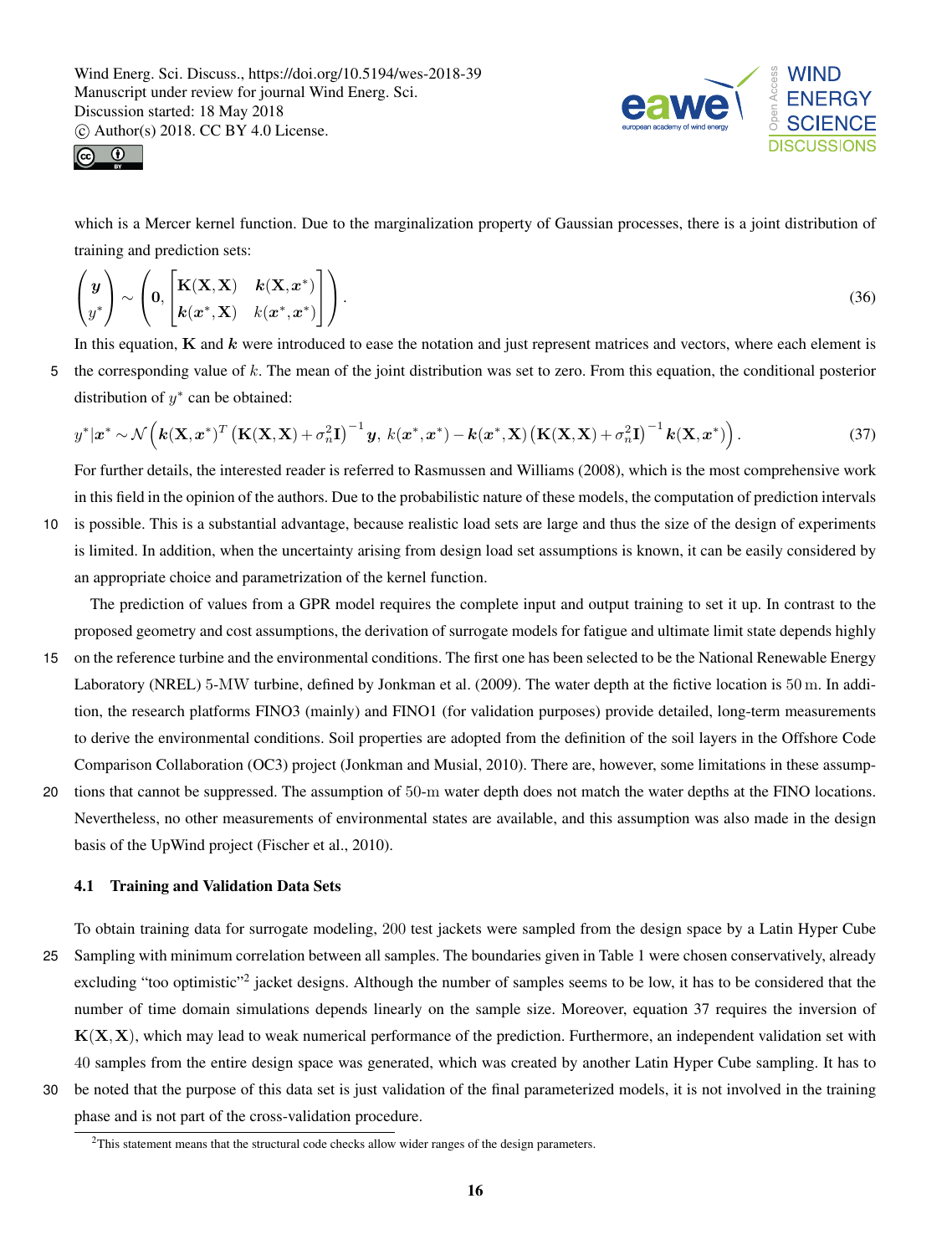



Table 1. Jacket model parameter boundaries for design of experiments. Topological, tube sizing, and material parameters are separated in groups; single values state that the corresponding value is held constant.

| Parameter  | Description                            | Lower Boundary                           | <b>Upper Boundary</b> |  |
|------------|----------------------------------------|------------------------------------------|-----------------------|--|
| $N_L$      | Number of legs                         | 3                                        | $\overline{4}$        |  |
| $N_{X}$    | Number of bays                         | 3                                        | 5                     |  |
| $R_{foot}$ | Foot radius                            | $6.792\,\mathrm{m}$                      | $12.735\,\mathrm{m}$  |  |
| ξ          | Head-to-foot radius ratio              | 0.533                                    | 0.733                 |  |
| L          | Overall jacket length                  | 70.0 <sub>m</sub>                        |                       |  |
| $L_{MSL}$  | Transition piece elevation over MSL    | 20.0 <sub>m</sub>                        |                       |  |
| LossG      | Lowest leg segment height              | 5.0 <sub>m</sub>                         |                       |  |
| $L_{TP}$   | Transition piece segment height        | 4.0 <sub>m</sub>                         |                       |  |
| q          | Ratio of two consecutive bay heights   | 0.640                                    | 1.200                 |  |
| $x_{MB}$   | Mud brace flag                         | true                                     |                       |  |
| $D_L$      | Leg diameter                           | $0.960\,\mathrm{m}$                      | $1.440\,\mathrm{m}$   |  |
| $\gamma_b$ | Leg radius-to-thickness ratio (bottom) | 12.0                                     | 18.0                  |  |
| $\gamma_t$ | Leg radius-to-thickness ratio (top)    | 12.0                                     | 18.0                  |  |
| $\beta_b$  | Brace-to-leg diameter ratio (bottom)   | 0.533                                    | 0.800                 |  |
| $\beta_t$  | Brace-to-leg diameter ratio (top)      | 0.533                                    | 0.800                 |  |
| $\tau_b$   | Brace-to-leg thickness ratio (bottom)  | 0.350                                    | 0.650                 |  |
| $\tau_t$   | Brace-to-leg thickness ratio (top)     | 0.350                                    | 0.650                 |  |
| E          | Material Young's modulus               | $2.100 \times 10^{11}$ N m <sup>-2</sup> |                       |  |
| G          | Material shear modulus                 | $8.077 \times 10^{10}$ N m <sup>-2</sup> |                       |  |
| $\rho$     | Material density                       | $7.850 \times 10^3$ kg m <sup>-3</sup>   |                       |  |

### 4.2 Design Load Sets

In order to conduct time domain simulations, load sets both for fatigue and ultimate limit state have to be defined. For the fatigue case, a broad knowledge about the required size of design load sets is already available, because it was analyzed previously in a comprehensive study (Häfele et al., 2017a, b), where both probabilistic and unidirectional load sets were investigated.

- 5 However, as the GPR allows to propagate uncertainties, it is reasonable to utilize a probabilistic load set with 128 production load cases (design load case (DLC) 1.2 and 6.4 according to IEC-61400-3, see International Electrotechnical Commision, 2009)) for damage estimation (see Table 2), which is a finding of the previously mentioned study. In the extreme load case, the focus is rather on the consideration of multiple special events than on the reproduction of the long-term behavior. Table 3 features a summary of all design load cases that are to be calculated for every sample. There are ten extreme load cases that
- 10 were identified to be potentially critical. DLC 1.3 and 1.6a are production load cases with extreme turbulence and severe sea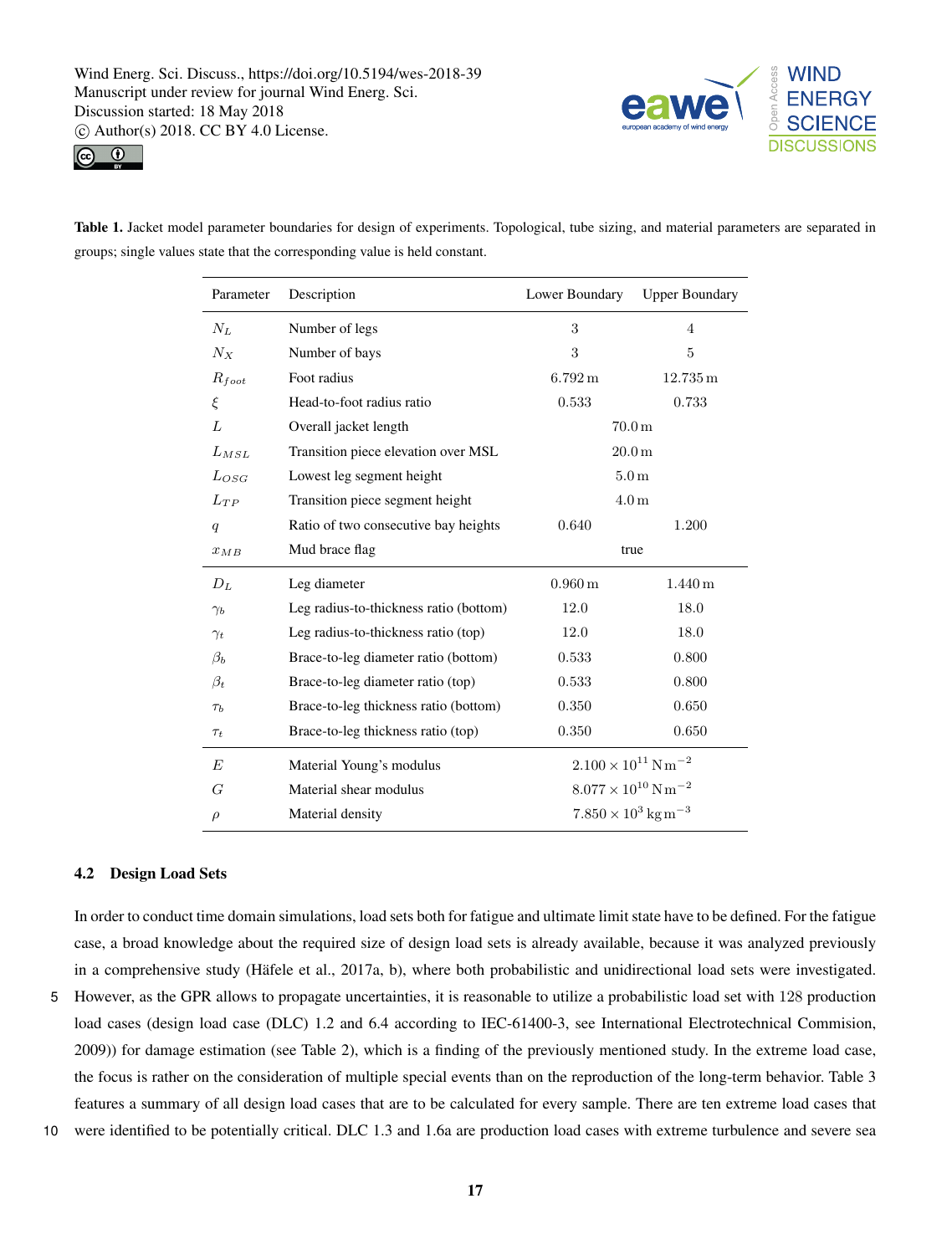



Table 2. Considered design load sets according to IEC-61400-3 (International Electrotechnical Commision, 2009) for the fatigue limit state (SF: partial safety factor,  $v_s$ : mean wind speed, P: probability density function, TI: turbulence intensity,  $H_s$ : significant wave height,  $T_p$ : wave peak period,  $\theta_{wind}$ : wind direction,  $\theta_{wave}$ : wave direction,  $u_w$ : near-surface current velocity,  $u_{ss}$ : sub-surface current velocity, MSL: mean sea level). Yaw error is normally distributed with −8° mean value and 1° standard deviation.

| DLC.                    | <b>Ouantity</b> | Wind | Waves                                                                  | Directionality                                                                                      | Current                                                                               | Water Level |
|-------------------------|-----------------|------|------------------------------------------------------------------------|-----------------------------------------------------------------------------------------------------|---------------------------------------------------------------------------------------|-------------|
| 1.2, 6.4<br>$SF = 1.25$ | 128             |      | $v_s = P(v_s)$ $H_S = P(H_s v_s)$<br>$TI = TI(v_s)$ $T_p = P(T_p H_s)$ | $\theta_{wind} = P(\theta_{wind}   v_s)$<br>$\theta_{wave} = P(\theta_{wave}   H_s, \theta_{wind})$ | $u_w(0) = 0.42 \,\mathrm{m\,s}^{-1}$<br>$u_{ss}(0) = 0 \,\mathrm{m}\,\mathrm{s}^{-1}$ | MSL         |

state, respectively. DLC 2.3 is a design load case, where electrical grid loss occurs during the production state. DLC 6.1a and 6.2a are events with extreme mean wind speed, the first one with an extreme sea state and the second one with an extreme yaw error.

# 4.3 Time Domain Simulations

5 As the varying jacket design changes the structural behavior of the entire turbine, only fully coupled simulations were conducted for this study, as so-called sequential or uncoupled approaches are considered not sufficently accurate. All simulations are computed with FAST (National Wind Technology Center Information Portal, 2016) in the current version at the publication of this study and comprise  $10$ -min time series<sup>3</sup> plus an additional 3 min time for transient decay. Soil-structure interaction is considered in a reduced representation of the substructure (see Häfele et al., 2016), where eight interior modes are the basis 10 for the representation of the jacket with foundation. The operating-point-dependent soil behavior cannot be neglected in the

extreme load case and is considered by an ad-hoc approach (Hübler et al., 2016).

# 4.4 Post-Processing of Time Domain Results

Fatigue is evaluated in terms of the maximum cumulative damage that occurs in the critical joint after summing up all hot spot damages. An S-N curve approach defined by the structural code DNV GL RP-0005 (?) is utilized for this purpose. Stress

15 cycles are evaluated by a Rainflow counting algorithm and added up according to linear damage accumulation. The jacket model assumes one-sided welds. In this case, an S-N curve with an endurance stress limit of  $52.63 \times 10^6$  N m<sup>-2</sup> at  $10^7$  cycles and slopes of 3 and 5 before and after endurance limit, respectively, was selected.

Ultimate limit state proofs are performed according to the structural code NORSOK N-004 (NORSOK, 2004), which is a well-established standard for this purpose. Only local buckling was evaluated, more precisely the utilization ratios of all tubes,

20 where the output is the maximum utilization ratio in the jacket. Punching shear resistance of tubular joints is not considered in the surrogate model, because it is not part of the pre-design process. Steel with a yield stress of 355 MPa (S355) is considered

<sup>&</sup>lt;sup>3</sup>For some extreme load events, this is a rather low value. However, due to limited capacity of computational resources, it was decided to choose this length for all simulations.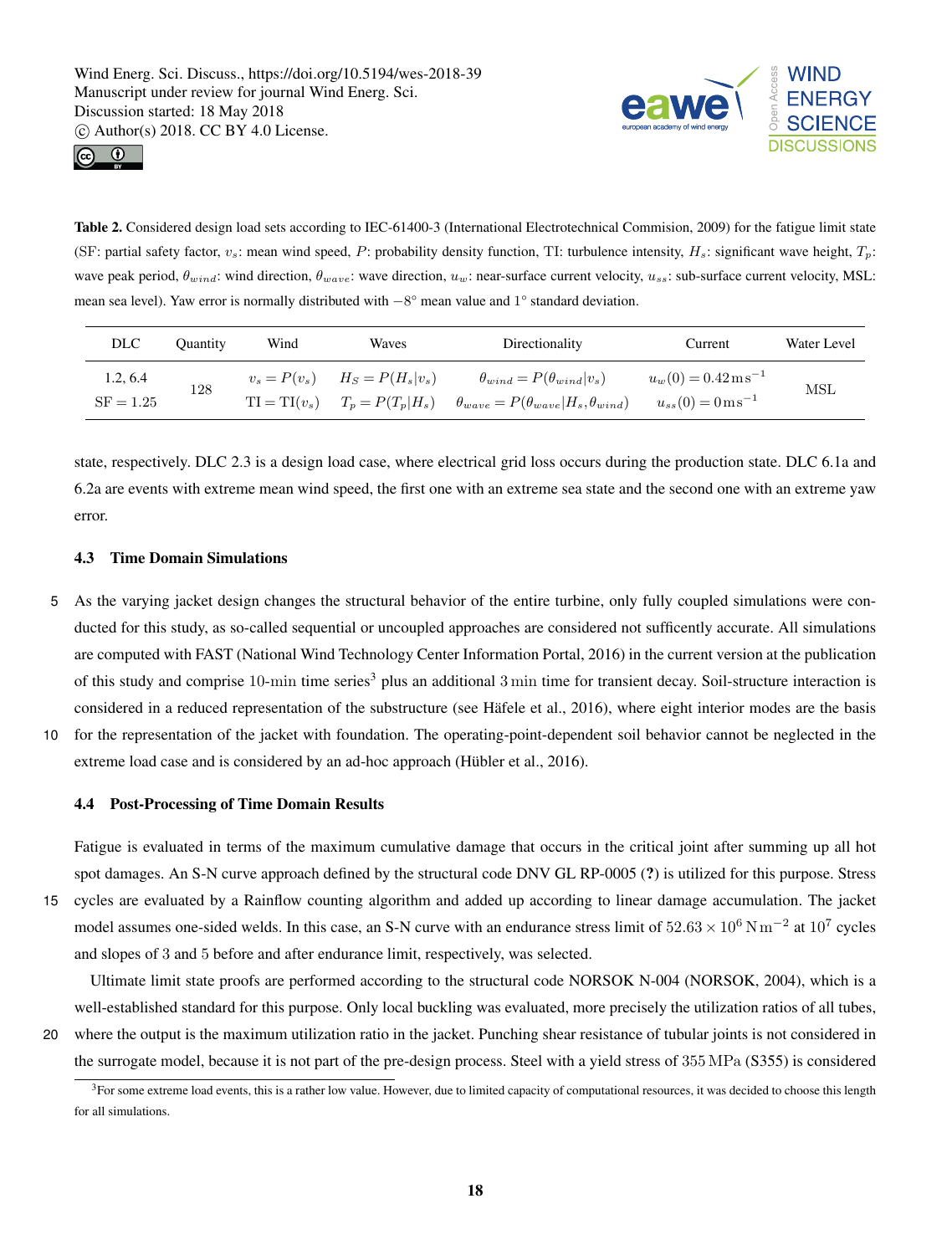



Table 3. Considered design load sets according to IEC-61400-3 (International Electrotechnical Commision, 2009) for the ultimate limit state (SF: partial safety factor,  $v_s$ : mean wind speed, TI: turbulence intensity,  $H_s$ : significant wave height,  $T_p$ : wave peak period,  $\theta_{wind}$ : wind direction,  $\theta_{wave}$ : wave direction,  $u_w$ : near-surface current velocity,  $u_{ss}$ : sub-surface current velocity, MSL: mean sea level). Yaw error is constantly set to −8°, if not stated differently.

| DLC                       | Quantity     | Wind                                                      | Waves                                         | Directionality                                               | Current                                                                               | Water Level                                 | Special Event              |
|---------------------------|--------------|-----------------------------------------------------------|-----------------------------------------------|--------------------------------------------------------------|---------------------------------------------------------------------------------------|---------------------------------------------|----------------------------|
| 1.3<br>$SF = 1.35$        | $\mathbf{1}$ | $v_s = 15.40 \,\mathrm{m\,s}^{-1}$<br>$TI = 58.10\%$      | $H_S = 2.04 \,\mathrm{m}$<br>$T_p = 7.50 s$   | $\theta_{wind} = 0^{\circ}$<br>$\theta_{wave}=0^{\circ}$     | $u_w(0) = 0.42 \,\mathrm{m\,s}^{-1}$<br>$u_{ss}(0) = 0 \,\mathrm{m}\,\mathrm{s}^{-1}$ | $\operatorname{MSL}$                        |                            |
| 1.3<br>$SF = 1.35$        | 1            | $v_s = 15.40 \,\mathrm{m\,s}^{-1}$<br>$TI = 58.10\%$      | $H_S = 2.04 \text{ m}$<br>$T_p = 7.50 s$      | $\theta_{wind} = 15^{\circ}$<br>$\theta_{wave} = 15^{\circ}$ | $u_w(0) = 0.42 \,\mathrm{m\,s}^{-1}$<br>$u_{ss}(0) = 0 \,\mathrm{m}\,\mathrm{s}^{-1}$ | $\operatorname{MSL}$                        |                            |
| 1.3<br>$\mathrm{SF}=1.35$ | 1            | $v_s = 17.40 \,\mathrm{m\,s}^{-1}$<br>$TI = 44.22\%$      | $H_S = 2.50 \text{ m}$<br>$T_p = 7.50 s$      | $\theta_{wind} = 0^{\circ}$<br>$\theta_{wave}=0^{\circ}$     | $u_w(0) = 0.42 \,\mathrm{m\,s}^{-1}$<br>$u_{ss}(0) = 0 \,\mathrm{m}\,\mathrm{s}^{-1}$ | $\operatorname{MSL}$                        |                            |
| 1.6a<br>$SF = 1.35$       | 1            | $v_s = 11.40 \,\mathrm{m\,s}^{-1}$<br>$TI = 8.09\%$       | $H_S = 10.60 \,\mathrm{m}$<br>$T_p = 15.09 s$ | $\theta_{wind} = 0^{\circ}$<br>$\theta_{wave}=0^{\circ}$     | $u_w(0) = 0.42 \,\mathrm{m\,s}^{-1}$<br>$u_{ss}(0) = 0 \,\mathrm{m}\,\mathrm{s}^{-1}$ | $\operatorname{MSL}$<br>$+2.02\,\mathrm{m}$ |                            |
| 2.3<br>$SF = 1.1$         | 1            | $v_s = 25.00 \,\mathrm{m\,s}^{-1}$<br>$TI = 8.09\%$       | $H_S = 4.63 \text{ m}$<br>$T_p = 10.47 s$     | $\theta_{wind} = 0^{\circ}$<br>$\theta_{wave}=0^{\circ}$     | $u_w(0) = 0.42 \,\mathrm{m\,s}^{-1}$<br>$u_{ss}(0) = 0 \,\mathrm{m}\,\mathrm{s}^{-1}$ | $\operatorname{MSL}$                        | Grid loss                  |
| 2.3<br>$\mathrm{SF}=1.1$  | 1            | $v_s = 25.00 \,\mathrm{m\,s}^{-1}$<br>$TI = 8.09\%$       | $H_S = 4.63 \text{ m}$<br>$T_p = 10.47$ s     | $\theta_{wind} = 60^{\circ}$<br>$\theta_{wave} = 60^{\circ}$ | $u_w(0) = 0.42 \,\mathrm{m\,s}^{-1}$<br>$u_{ss}(0) = 0 \,\mathrm{m}\,\mathrm{s}^{-1}$ | $\operatorname{MSL}$                        | Grid loss                  |
| 6.1a<br>$SF = 1.35$       | 1            | $v_s = 42.14 \,\mathrm{m\,s}^{-1}$<br>$\text{TI}=12.47\%$ | $H_S = 4.63 \text{ m}$<br>$T_p = 10.47$ s     | $\theta_{wind} = 0^{\circ}$<br>$\theta_{wave}=0^{\circ}$     | $u_w(0) = 1.88 \,\mathrm{m\,s}^{-1}$<br>$u_{ss}(0) = 0.69 \,\mathrm{m\,s}^{-1}$       | <b>MSL</b><br>$+2.74$ m                     |                            |
| 6.2a<br>$SF = 1.1$        | 1            | $v_s = 42.14 \,\mathrm{m\,s}^{-1}$<br>$TI = 12.47\%$      | $H_S = 4.63 \text{ m}$<br>$T_p = 10.47$ s     | $\theta_{wind} = 0^{\circ}$<br>$\theta_{wave}=0^{\circ}$     | $u_w(0) = 1.88 \,\mathrm{m\,s}^{-1}$<br>$u_{ss}(0) = 0.69 \,\mathrm{m\,s}^{-1}$       | <b>MSL</b><br>$+2.74m$                      | Yaw error<br>$60^{\circ}$  |
| 6.2a<br>$\mathrm{SF}=1.1$ | 1            | $v_s = 42.14 \,\mathrm{m\,s}^{-1}$<br>$TI = 12.47\%$      | $H_S = 4.63 \text{ m}$<br>$T_p = 10.47 s$     | $\theta_{wind} = 0^{\circ}$<br>$\theta_{wave}=0^{\circ}$     | $u_w(0) = 1.88 \,\mathrm{m\,s}^{-1}$<br>$u_{ss}(0) = 0.69 \,\mathrm{m\,s}^{-1}$       | MSL<br>$+2.74m$                             | Yaw error<br>$90^{\circ}$  |
| 6.2a<br>$SF = 1.1$        | 1            | $v_s = 42.14 \,\mathrm{m\,s}^{-1}$<br>$\text{TI}=12.47\%$ | $H_S = 4.63 \text{ m}$<br>$T_p = 10.47$ s     | $\theta_{wind} = 0^{\circ}$<br>$\theta_{wave}=0^{\circ}$     | $u_w(0) = 1.88 \,\mathrm{m\,s}^{-1}$<br>$u_{ss}(0) = 0.69 \,\mathrm{m\,s}^{-1}$       | $\operatorname{MSL}$<br>$+2.74m$            | Yaw error<br>$120^{\circ}$ |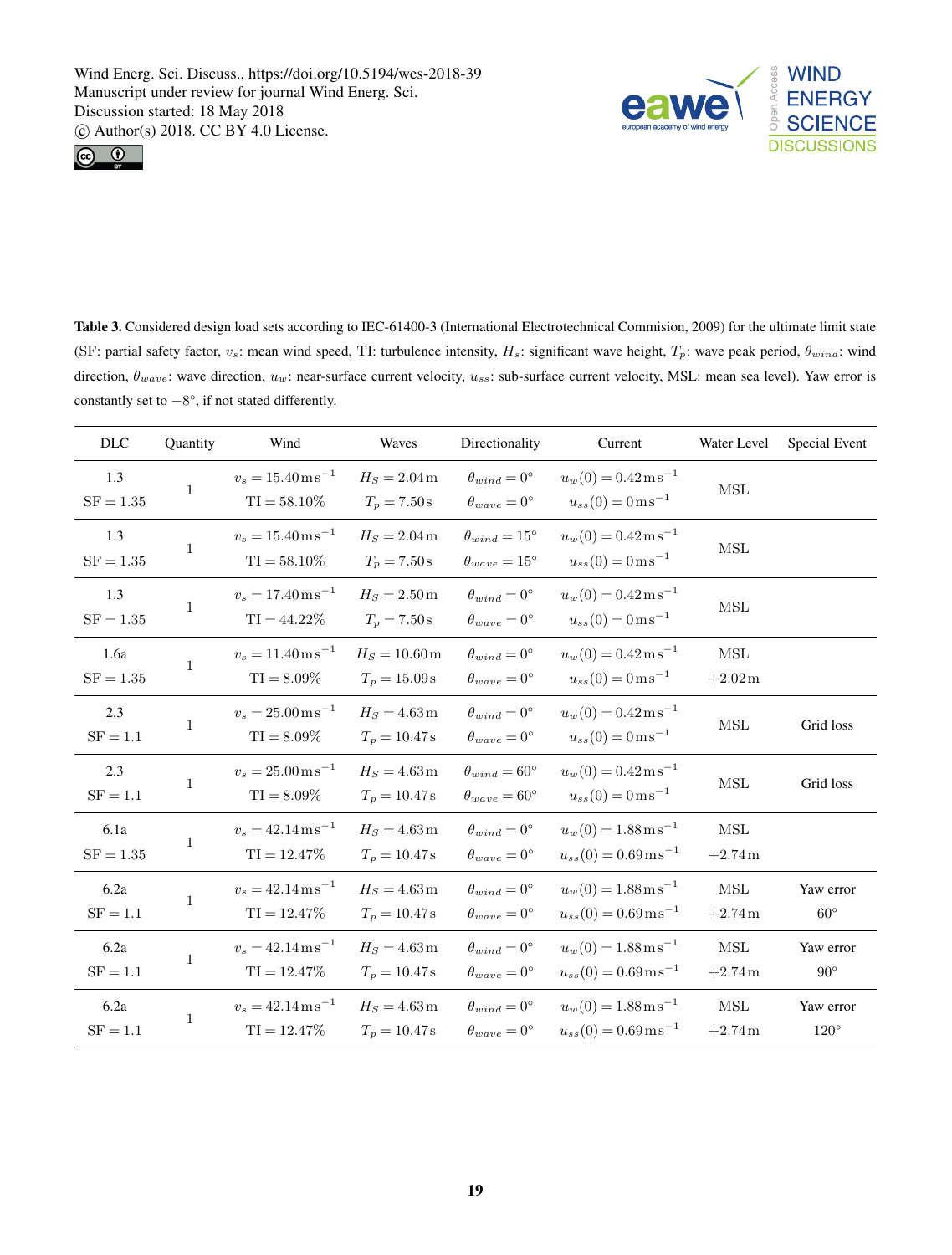



as the material for the entire structure, excluding structural appurtenances. The final output value of the structural code check is the maximum utilization ratio among all considered load cases, including partial safety factors.

#### 4.5 Derivation and Parametrization of Gaussian Process Regression Models

While the outputs of both limit state assessments are single real values, it has to be conceived that the output values are

- 5 distributed differently. GPR models are mainly governed by the kernel function choice and the corresponding hyperparameters. Different kernel functions were tested with respect to the creation of appropriate surrogate models and evaluated in terms of cross-validations in this section. Due to the highly nonlinear character of the utilized structural codes and therefore significant variance in the model outputs, a certain extent of uncertainty has to be tolerated. For the learning procedure, the fatigue damages are logarithmized, because the underlying S-N-curve is also logarithmic and the range of values covers at least four powers of
- 10 ten. For the ultimate limit state, results cover only a range from zero to about three, no normalization is necessary. However, to exclude severe outliers from the training set of the surrogate model for the ultimate limit state, 10% of the samples with the highest extreme load utilization ratios are excluded.

The problem of choosing the right kernel function is discussed by many authors. In order to limit the extent of this section, the reader is referred to the works of Duvenaud (2014) and King (2016) for further details. In general, the kernel choice implies

15 a belief about the shape or smoothness of the covariance. In this case, four commonly used, stationary kernel functions are compared that represent relatively smooth approximations of the function.

The squared exponential kernel reads:

$$
k_{SE}(\boldsymbol{x}, \boldsymbol{x}') = \exp\left(-\frac{(\boldsymbol{x} - \boldsymbol{x}')(\boldsymbol{x} - \boldsymbol{x}')^T}{2l^2}\right),\tag{38}
$$

the Matérn 3/2 kernel:

20 
$$
k_{Ma_{3/2}}(\mathbf{x}, \mathbf{x}') = \left(1 + \frac{\sqrt{3(\mathbf{x} - \mathbf{x}')(\mathbf{x} - \mathbf{x}')^T}}{l}\right) \exp\left(-\frac{\sqrt{3(\mathbf{x} - \mathbf{x}')(\mathbf{x} - \mathbf{x}')^T}}{l}\right),
$$
 (39)

the Matérn 5/2 kernel:

$$
k_{Ma_{5/2}}(\boldsymbol{x}, \boldsymbol{x}') = \left(1 + \frac{\sqrt{5(\boldsymbol{x} - \boldsymbol{x}')(\boldsymbol{x} - \boldsymbol{x}')^T}}{l} + \frac{5(\boldsymbol{x} - \boldsymbol{x}')(\boldsymbol{x} - \boldsymbol{x}')^T}{3l^2}\right) \exp\left(-\frac{\sqrt{5(\boldsymbol{x} - \boldsymbol{x}')(\boldsymbol{x} - \boldsymbol{x}')^T}}{l}\right),\tag{40}
$$

and the rational quadratic kernel:

$$
k_{RQ}(\boldsymbol{x}, \boldsymbol{x}') = \left(1 + \frac{(\boldsymbol{x} - \boldsymbol{x}')(\boldsymbol{x} - \boldsymbol{x}')^T}{2a l^2}\right)^a,
$$
\n(41)

25 where  $l$  is a length scale and  $a$  a weighting parameter. It is best practice to choose different scales for all input parameters. This is called automatic relevance determination (Duvenaud, 2014).

The squared exponential kernel is a common choice for Gaussian processes as an "initial guess,"because it is infinitely differentiable and therefore very smooth. The Matérn kernels are less smooth than the squared exponential kernel, where Matérn 3/2 is once and Matérn 5/2 twice differentiable. The rational quadratic kernel is a sum of squared exponential kernels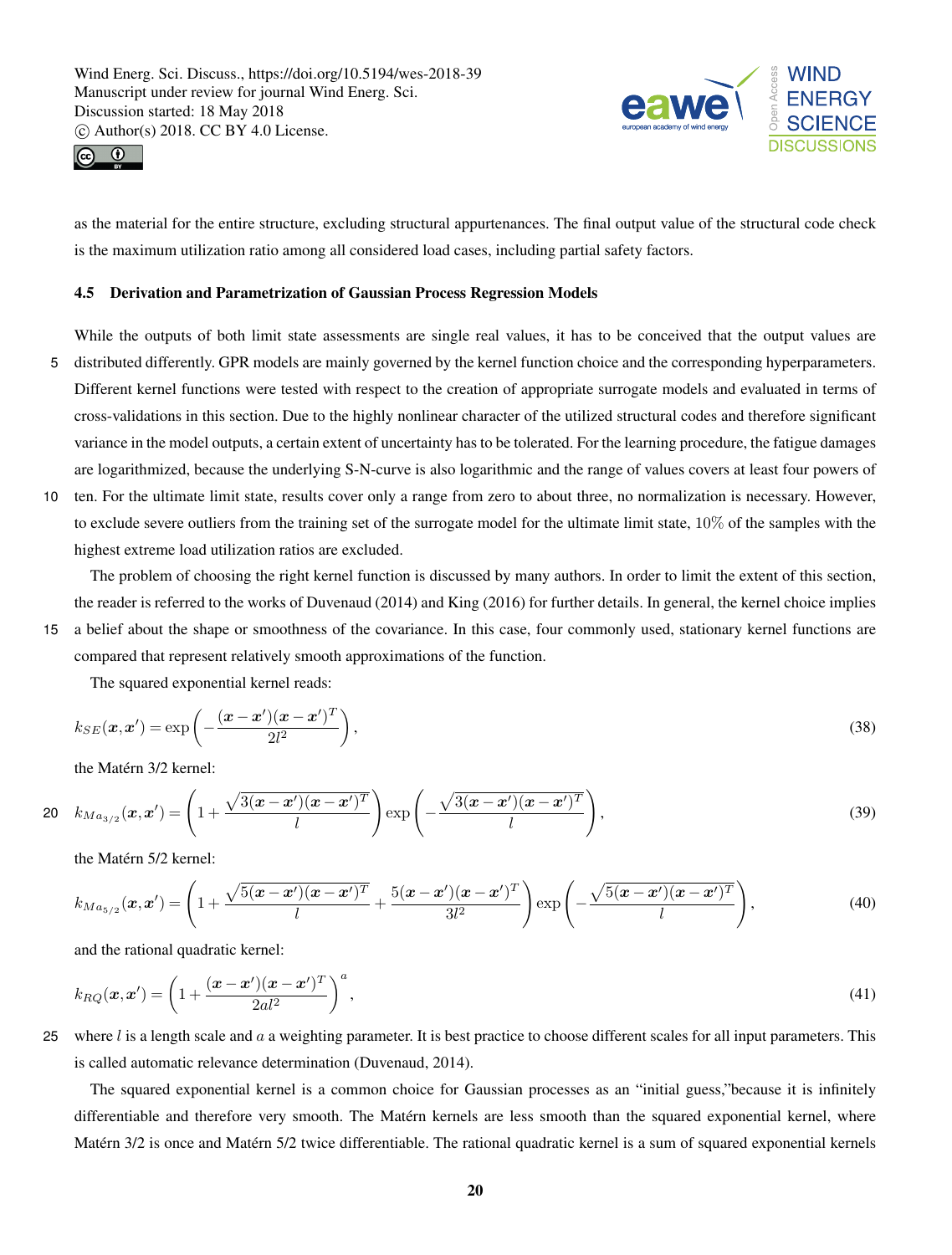



Table 4. Cross-validation results for kernel functions applied to fatigue and ultimate limit state outputs, each case with ideal hyperparameters obtained by maximum likelihood estimation.

|             | Cross-Validation Type | Error Type | Kernel Function |                |                |          |
|-------------|-----------------------|------------|-----------------|----------------|----------------|----------|
| Limit State |                       |            | $k_{SE}$        | $k_{Ma_{3/2}}$ | $k_{Ma_{5/2}}$ | $k_{RQ}$ |
|             | Leave-one-out         | $e_{bias}$ | $-0.003$        | $-0.002$       | $-0.003$       | $-0.002$ |
|             |                       | $e_{mse}$  | 0.052           | 0.044          | 0.043          | 0.041    |
|             | Ten-fold              | $e_{bias}$ | $-0.007$        | $-0.004$       | $-0.003$       | $-0.005$ |
| Fatigue     |                       | $e_{mse}$  | 0.073           | 0.049          | 0.049          | 0.047    |
|             | Five-fold             | $e_{bias}$ | 0.004           | $-0.008$       | 0.000          | $-0.012$ |
|             |                       | $e_{mse}$  | 0.084           | 0.062          | 0.063          | 0.061    |
|             | Leave-one-out         | $e_{bias}$ | 0.003           | 0.001          | 0.003          | $-0.002$ |
|             |                       | $e_{mse}$  | 0.057           | 0.053          | 0.054          | 0.057    |
| Ultimate    | Ten-fold              | $e_{bias}$ | 0.004           | 0.006          | 0.006          | $-0.002$ |
|             |                       | $e_{mse}$  | 0.056           | 0.055          | 0.056          | 0.061    |
|             | Five-fold             | $e_{bias}$ | 0.003           | 0.002          | 0.003          | 0.008    |
|             |                       | $e_{mse}$  | 0.055           | 0.056          | 0.054          | 0.061    |

with the capability to weight between large- and small-scale variations. To figure out which kernel function is most suitable for both surrogate models, various cross-validations are performed. A N-fold cross-validation means that the training data set (which comprises 200 jacket samples in the fatigue limit state case and 180 samples in the ultimate limit state case in this study) is divided into N parts with equal size.  $N - 1$  parts are then used to train the model and the leftover is the test set, which 5 is used to predict a vector of validation results,  $y^*$ . This is repeated N times to compute the mean of the two common error measures bias  $e_{bias}$  and mean square error  $e_{mse}$ :

$$
e_{bias} = \frac{1}{N} \sum_{n=1}^{N} \left( \frac{1}{M} \sum_{m=1}^{M} \left( \mathbf{y}_{n,m}^{*} - \mathbf{y}_{n,m} \right) \right),
$$
  
\n
$$
e_{mse} = \frac{1}{N} \sum_{n=1}^{N} \left( \frac{1}{M} \sum_{m=1}^{M} \left( \mathbf{y}_{n,m}^{*} - \mathbf{y}_{n,m} \right)^{2} \right),
$$
\n(42)

where  $y^*_{n,m}$  is the the mth predicted element in the nth cross-validation set and  $y_{n,m}$  is the corresponding value in the output 10 vector.  $M$  is the size of the cross-validation leftover. For instance, in the case of a ten-fold cross-validation,  $M$  is 20. While the mean square error is always positive, the bias can have both positive and negative values. Table 4 shows validation results for the four kernels using leave-one-out, ten-fold, and five-fold cross-validations. There are no values completely off and all kernel functions lead to similar results in the fatigue limit state case, where the Matérn 5/2 function is eventually chosen for both surrogate models.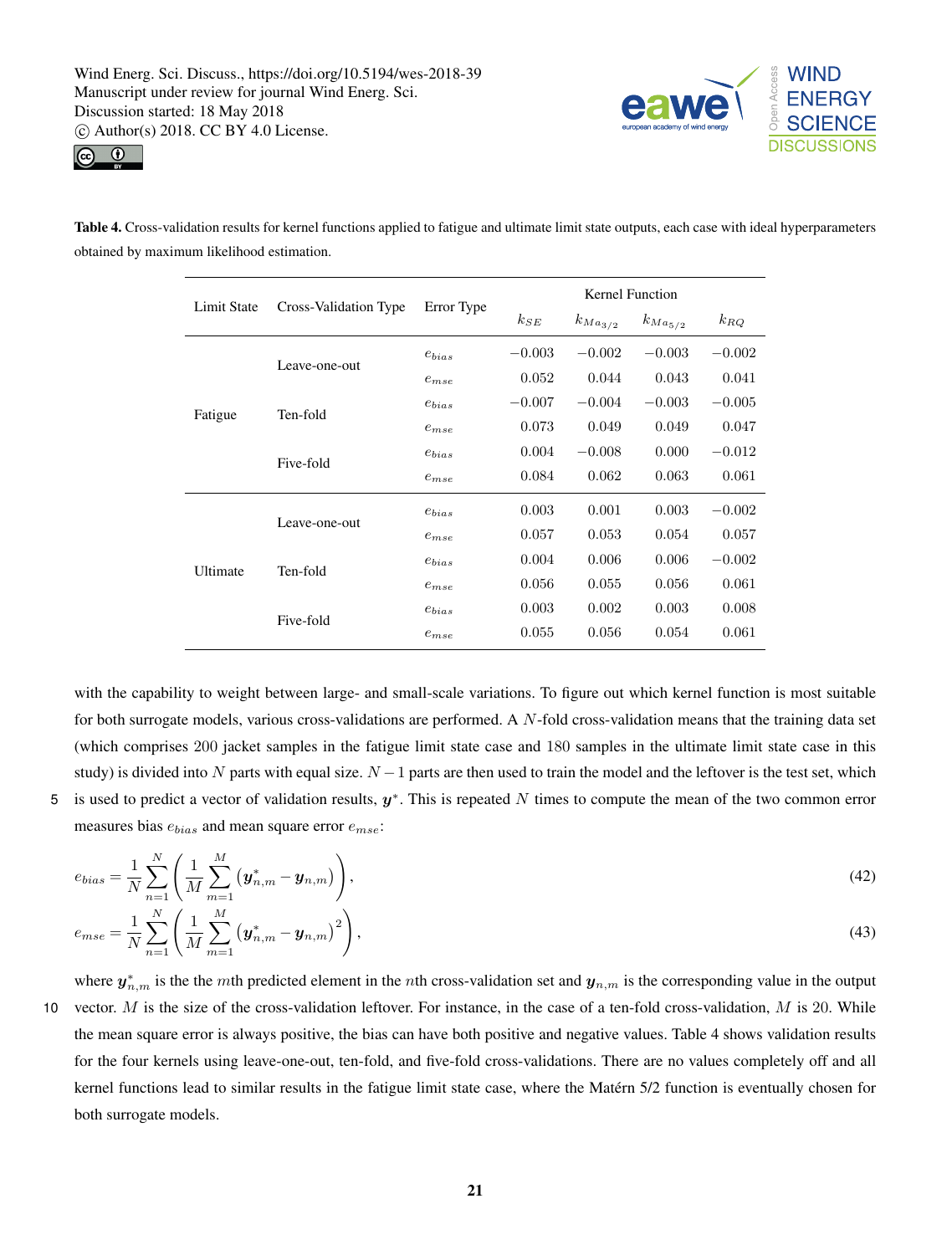





Figure 6. Prediction results for all samples of the validation set. Asterisks depict mean predicted damages in the first and mean extreme load utilization ratios in the second plot, whisker ranges illustrate the 95% significance intervals. — illustrates the critical damage related to a 20-year lifetime of the structure or a utilization ratio of 1, respectively. Moreover, the  $30$ -year damage is illustrated with  $---$  in the first plot.

#### 4.6 Validation of Gaussian Process Regression Models

Based on the kernel function selection, the surrogate models are validated with a new Latin Hypercube sample from the design space given in Table 1, which comprises 40 jacket designs. A Matérn 5/2 kernel with independent hyperparameters and a Gaussian likelihood function with  $\ln\left(\sqrt{\sigma_n^2}\right) = -2.06$ , where  $\sqrt{\sigma_n^2}$  is the mean standard deviation of logarithmized damage 5 per load case accounting for load set reduction uncertainty, evaluated from the results by Häfele et al. (2017a, b), are chosen for the fatigue case. The ultimate limit state case does not incorporate prior knowledge of uncertainty, because it is assumed that one of the considered load cases in Table 3 is the severest imaginable one. The predicted validation values, for both fatigue and ultimate limit state, are shown in Figure 6. Although the drawn whiskers show quite wide prediction intervals, the mean values predict the calculated ones well in both diagrams. Therefore, it can be stated that Gaussian process regression is suitable 10 for this task.

# 5 Example

Although the focus of this work shall not be a comprehensive design study, a short example is provided in this section, which shows how the proposed models can be used in further studies.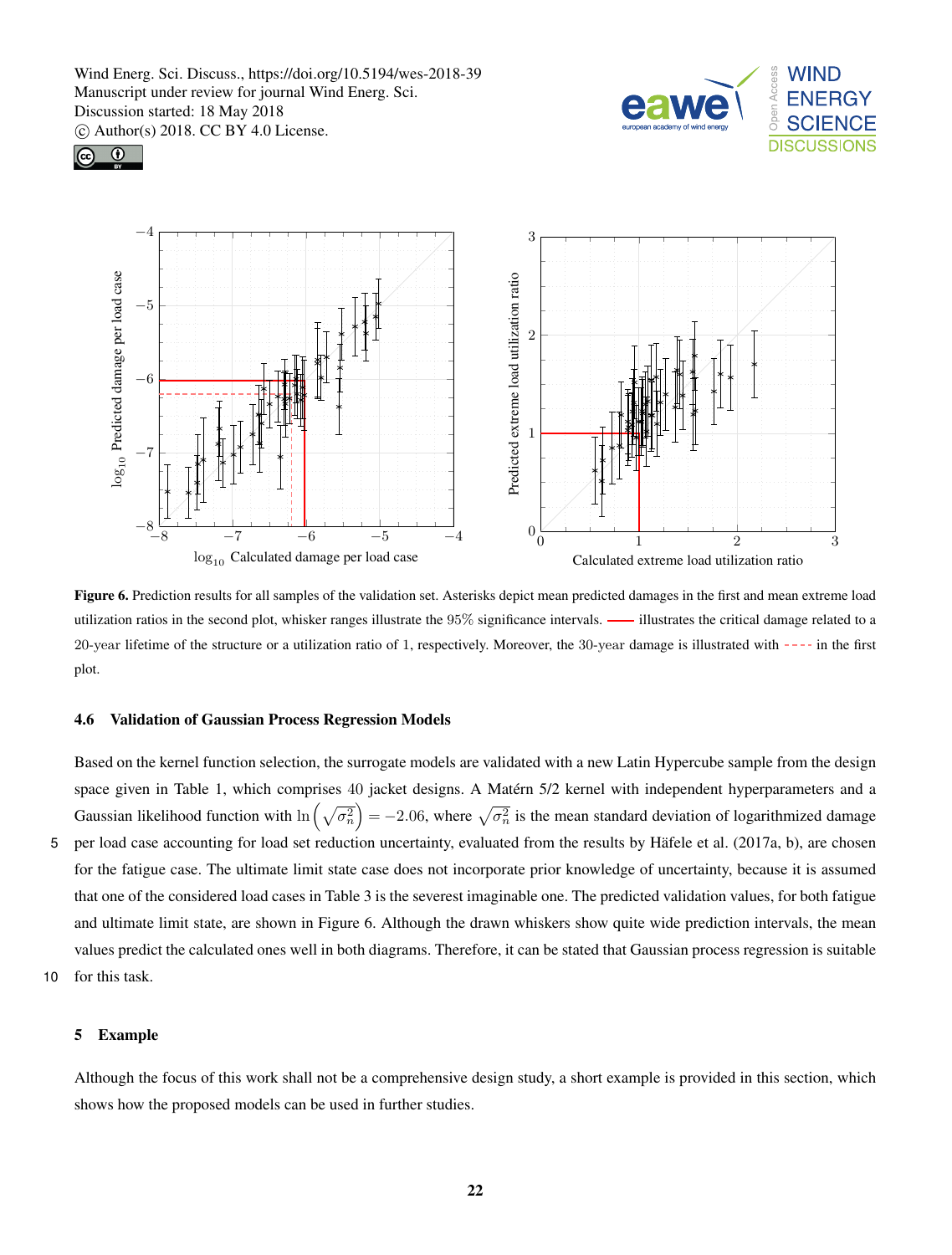



| Unit Cost      | Unit      | Mean                | <b>Standard Deviation</b> |
|----------------|-----------|---------------------|---------------------------|
| a <sub>1</sub> | $kg^{-1}$ | 1.0                 | $5.0 \times 10^{-2}$      |
| a <sub>2</sub> | $m^{-3}$  | $4.0 \times 10^{6}$ | $0.5 \times 10^{6}$       |
| $a_3$          | $m^{-2}$  | $1.0 \times 10^{2}$ | $1.0 \times 10^{1}$       |
| $a_4$          | $m^{-1}$  | $2.0 \times 10^{4}$ | $5.0\times10^3$           |
| $a_5$          | $kg^{-1}$ | 1.0                 | $2.5 \times 10^{-1}$      |
| a <sub>6</sub> |           | $2.0 \times 10^{5}$ | $5.0\times10^4$           |
| a <sub>7</sub> |           | $1.0 \times 10^{5}$ | $2.5 \times 10^{4}$       |

Table 5. Reference unit costs for the regarded example, a 5-MW reference turbine in a water depth of 50 m.

We assume that for a fixed wind farm location with 50-m water depth, NREL 5-MW turbine, FINO3 environmental conditions, and OC3 soil properties, it has to be evaluated which of three given jacket designs is most suitable with regard to capital expenses. There is uncertainty in the capital expenditures arising from the market situation, the availability of fabrication facilities and ships, the distance of the installation site from shore, the weather situation and sea state, etc. It is assumed

- 5 that this uncertainty can be described in terms of normally distributed cost model parameters, given as mean values<sup>4</sup> and standard deviations in Table 5. The parameter distributions indicate relatively high uncertainty, in particular in the expenses for transport and installation, which is a common experience in the wind farm planning process. There are three substructure options to be compared: the first (1), derived from the so-called OC4-jacket Popko et al. (2014), and second (2) ones are four-legged ( $N_X = 4$ ) jackets, the third (3) one is a three-legged ( $N_X = 3$ ) structure. All structures have a length of  $L = 70$ m
- 10 with transition piece  $L_{MSL} = 20 \text{ m}$  above mean sea level and use steel  $(E = 2.100 \times 10^{11} \text{ N} \text{ m}^{-2}, G = 8.077 \times 10^{10} \text{ N} \text{ m}^{-2}$ ,  $\rho = 7.850 \times 10^3 \text{ kg m}^{-3}$ ) as the material. The height between the ground and lowermost K-joint layer is  $L_{OSG} = 5$ m, and the transition piece height is  $L_{TP} = 4$ m. Furthermore, all jackets have mud braces ( $x_{MB}$  = true), the foot radii,  $R_{foot}$ , are all 8.485 m, the bay height ratio, q, is 0.8, and the head-to-foot radius ratio,  $\xi$ , is 0.67. The leg radius-to-thickness and the legto-brace thickness ratios are held constant at  $\gamma = \gamma_b = \gamma_t = 15.0$  and  $\tau = \tau_b = \tau_t = 0.5$ , respectively. The structures differ—
- 15 except for the number of legs (N<sub>L</sub>)—in the number of bays (N<sub>X</sub>) and tube dimensions (D<sub>L</sub>,  $\beta_b$ ,  $\beta_t$ ). The first one has four bays, a leg diameter of 1.2 m,  $\beta = \beta_b = \beta_t = 0.67$ . The second one has only three bays, but higher tube diameters and thicknesses with  $D_L = 1.32$ m and constant  $\beta = \beta_b = \beta_t = 0.75$ . The third jacket is the same as the first one, but with only three legs  $(N_L = 3)$  and an increased leg diameter  $D_L = 1.44$ m. Thus, all structures are representative for different approaches known from practical applications and it is easily imaginable that they differ in all cost factors of the cost model except for the fixed
- 20 expenses.

Firstly, the cost contributions  $C_1 \ldots C_7$  are calculated for each substructure according to the proposed cost model. Now, two helpful properties are used to evaluate the costs:

<sup>&</sup>lt;sup>4</sup>The values are in accordance with practical experience and published information about jacket expenditures (Michels, 2014; National Wind Technology Center Information Portal, 2014).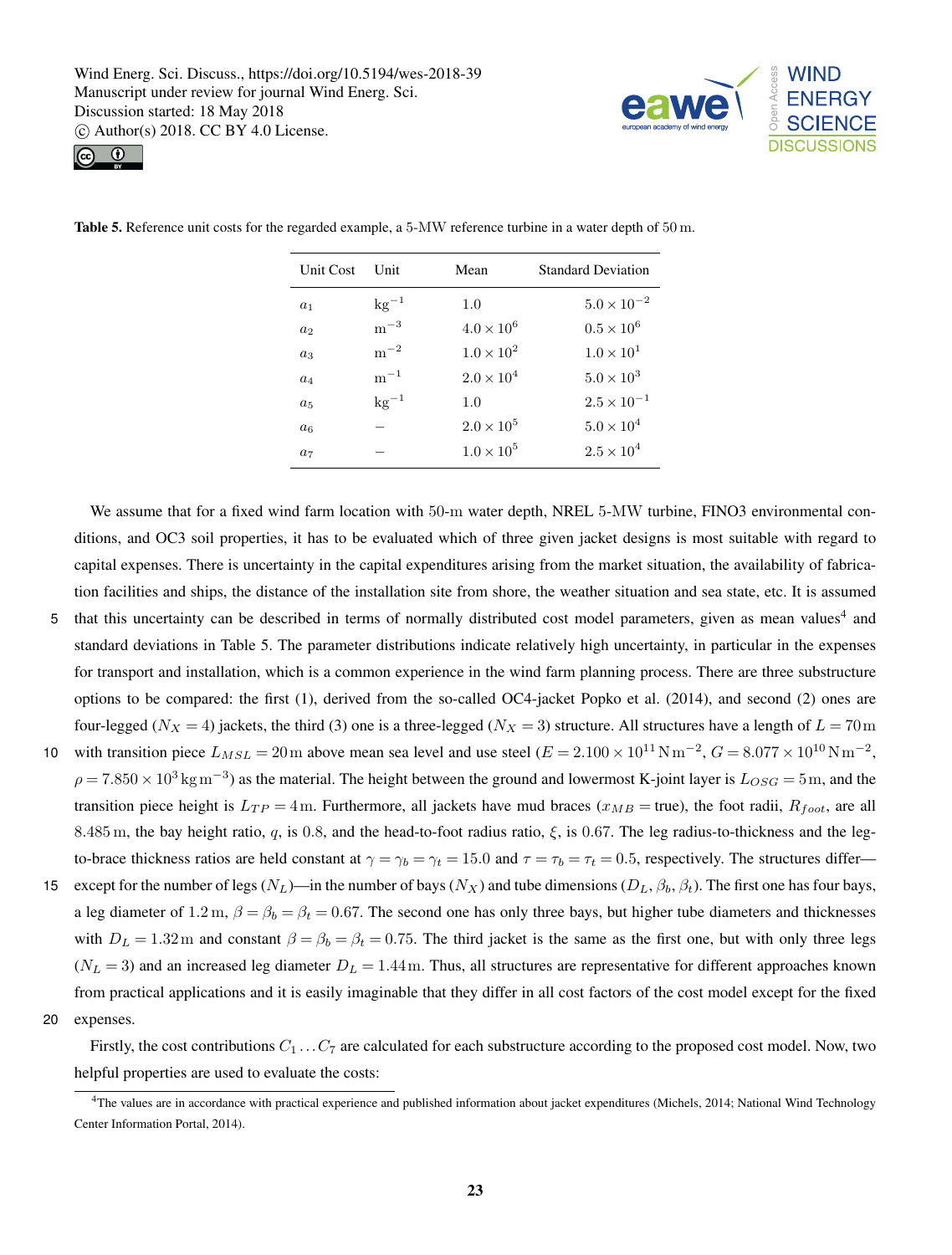





Figure 7. Probability density functions (PDFs) of the cost contributions  $C_1 \ldots C_7$ , the total expenses  $C_{total}$ , the (logarithmized) predicted damage per load case, and the predicted extreme load utilization ratio for the regarded example case. Each plot shows the probability density in dependence of cost, damage exponent, and utilization ratio, respectively. Structure (1) is illustrated by  $\cdots$ , structure (2) by  $-$  -, and structure (3) by  $\cdots$   $\cdots$   $\cdots$  illustrates the critical damage related to a 20-year lifetime of the structure or a utilization ratio of 1, respectively. Moreover, the 30-year damage is illustrated with ----.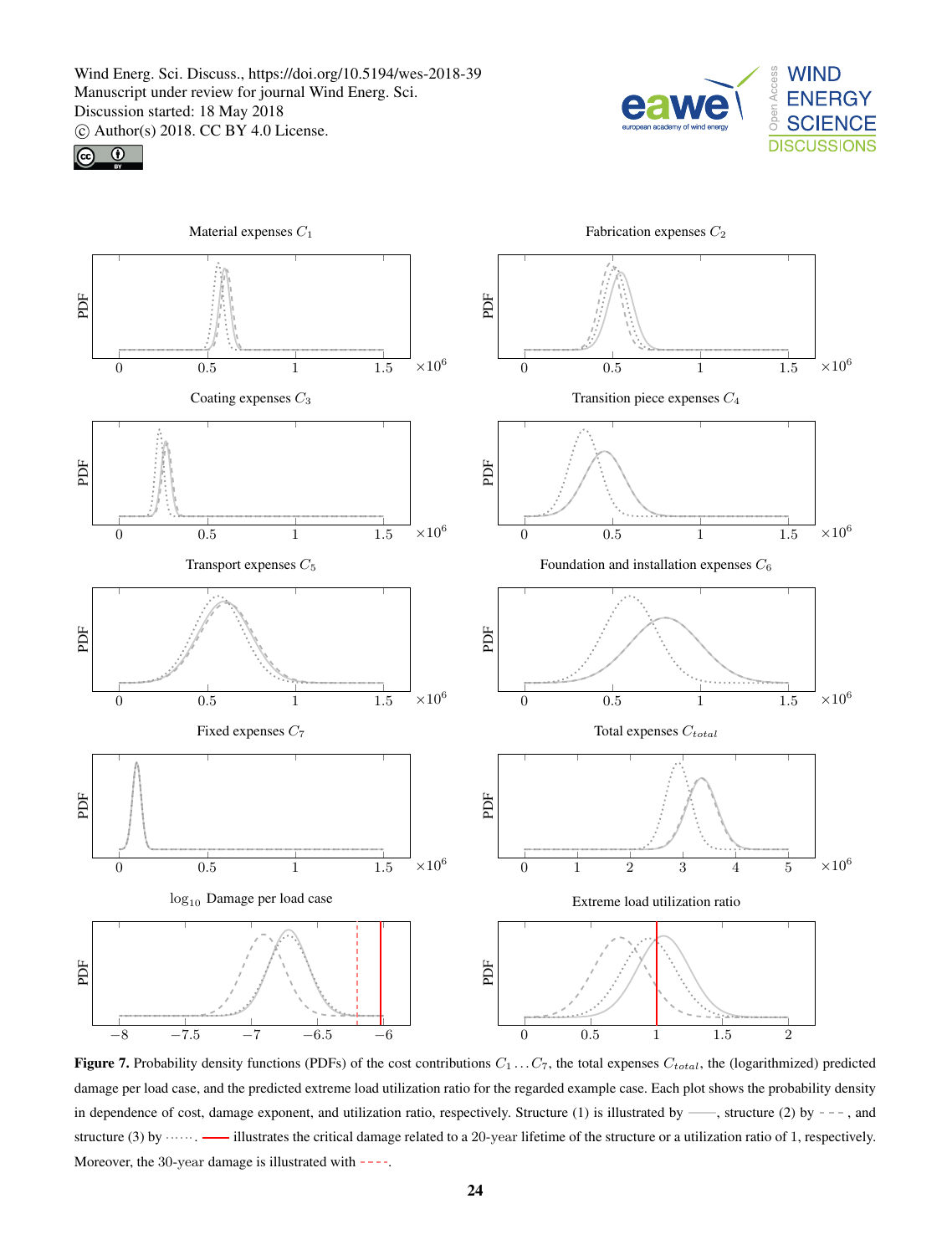



1. The total costs of each substructure,  $C_{total}$ , are a linear combination of the single contributions,  $C_1 \ldots C_7$ ,

2. The sum of normal distributions is again normally distributed.

Figure 7 shows the resulting probability density functions of all cost contributions and the total expenses, when the normally distributed unit costs in Table 5 are combined with the proposed cost model. The three-leg design (3) is the cheapest among 5 the considered structures, because the tube dimension's increase of 20% (all tube sizing parameters depend linearly on the leg diameter) is overcompensated by the the reduction in jacket legs, which shows in the factor mass, resulting in significantly lower costs. The structures (1) and (2) show stronger similarities in all cost contributions, adding up in nearly equal total

expenses.

However, the cost assessment is not meaningful without consideration of structural code checks. The surrogate models for 10 fatigue and ultimate limit state are utilized for prediction and also shown in Figure 7. Structure (1) takes a mean damage of  $10^{-6.72}$  per load case, structure (2)  $10^{-6.91}$ , and structure (3)  $10^{-6.72}$ , all with similar variance. Linear damage accumulation (implying that the lifetime is reached at a cumulated damage of 1) and a simulation time per load case of 10 min yields lifetimes of approximately 100 years, 155 years, and 100 years for the three structures, considering a fatigue safety factor of 1.25. The same procedure is applied to ultimate limit state assessment and mean tube utilization ratios of 1.05, 0.72, and 0.94 are obtained

15 in the critical load case for the structures (1), (2), and (3), respectively. Therefore, although all structures are quite close to an ideal utilization ratio, the second structure has the highest capacity concerning extreme loads.

Although only three designs were considered in this example, it is conceivable that three-legged structures are truly competitive with respect to the given boundaries, because the design of structure (3) is related to the lowest capital expenses and has sufficient load capacities in the fatigue and ultimate limit state. According to the proposed cost model, the cost saving arises

- 20 mainly from two contributions, namely transition piece expenses and foundation and installation expenses, both depending linearly on the number of jacket legs. This is in agreement with experiences from practical applications, because three-legged structures have recently increased in importance, visible in the number of offshore installations for turbines with intermediate rated power. Comparing structure (1) and (2), the cost differences are marginal, while structure (2) turns out to be much better in terms of structural properties, visible in a higher lifetime and a lower extreme load utilization ratio. Therefore, it can be
- 25 stated that the number of jacket legs and the leg diameter (in the case of dependent brace dimensions) are key parameters in the first phase of jacket design. A quantitative sensitivity analysis of the remaining parameters has to be conducted in forthcoming studies.

It can be imagined that the approach is easily usable for far more complex studies, where the number of design samples is much higher than in the present example, because the entire procedure—which usually requires enormous numerical

30 capacity—was solved in a negligible amount of time. It was already discussed that every jacket design requires a high number of time domain simulations to perform structural code checks. Therefore, the proposed methodology is appropriate to assess the topology and dimensions of a substructure, while structural details still have to be determined with high-fidelity models.

Moreover, the example shows that uncertainty can be easily incorporated in the design assessment using the proposed models for capital expenses and structural code checks. This may lead to probabilistic studies or robust jacket design.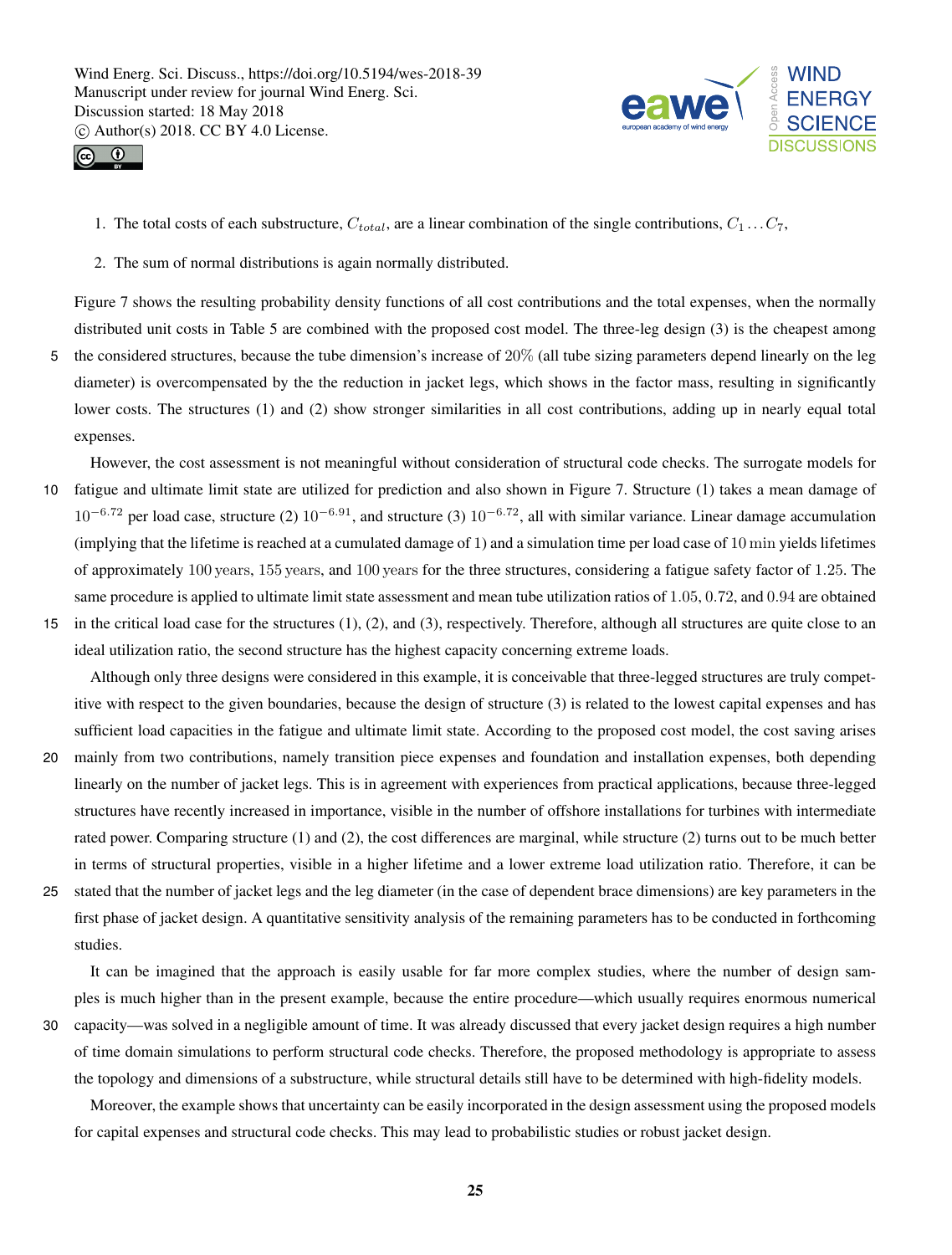



# 6 Limitations

The models established in this work provide groundwork to regard the jacket design process from a scientific point of view, not from an application-oriented design perspective, which depends highly on (human) expert knowledge. This aspect is emphasized strongly at this point, because the outcome from studies based on these models will most likely not represent the

- 5 geometry of the final structure, but an initial or conceptual design approach, suitable for implementations with high numerical demands. Therefore, although the proposed models provide a comprehensive basis for design evaluations or optimization, they have to be used with caution. There is still a distinct amount of uncertainty in the surrogate model outputs, which arises from different sources, such as load set reductions, relatively small training sets (due to limited numerical capacity), or nonlinearities in physical models or structural code checks.
- 10 In addition, it has to be mentioned that, though the methods are probably applicable to other turbines as well, the numerical parameters and results in the regarded example are only valid for a jacket substructure at a given (fictive) offshore location with a 50-m water depth, FINO3 environmental conditions, and the NREL 5-MW turbine. An adaption to different boundaries requires a reestimation of the parameters.

#### 7 Conclusions

15 The objective of this work was to provide a minimal, but comprehensive approach to conceptual studies on jacket substructures for wind turbines. For this purpose, a geometry model was defined. A completely analytical cost model was derived afterwards. The issue of computationally expensive structural code checks was faced by surrogate modeling, namely Gaussian process regression models. Finally, an example was regarded to show the capabilities of the developed models, where three artificial structures were analysed. It was shown that different jacket design approaches (varying in topology and tube dimensions) may 20 be appropriate solutions for a given wind turbine and environmental conditions.

Deliberately, this paper does not provide too extensive numerical results for applied science. The proposed models and equations are to be used for more realistic design studies on latticed substructures for offshore wind farms. Therefore, the path can continue in two ways: first, design studies, not focused on the structural aspects can benefit from these models, because they do not require too much knowledge about physical details. But second and intentionally, this work contributes a substantial

- 25 improvement to jacket optimization approaches, yet mostly focuses on tube dimensioning and often neglects structural topology aspects, a correct cost assessment, or realistic structural code checks. In particular, the utilization of surrogate modeling is very promising, when dealing with meta-heuristic algorithms like evolutionary or swarm-based approaches applied to the jacket optimization problem, because the related numerical expenses are significantly lower compared to approaches based on time domain simulations. This may lead to much more detailed analyses of the optimization procedure from the mathematical point
- 30 of view, because approaches known from literature are focusing on technical aspects. Questions to be answered in this context are, for instance, how the constraints can be handled efficiently or which algorithm is most suitable for the jacket optimization problem.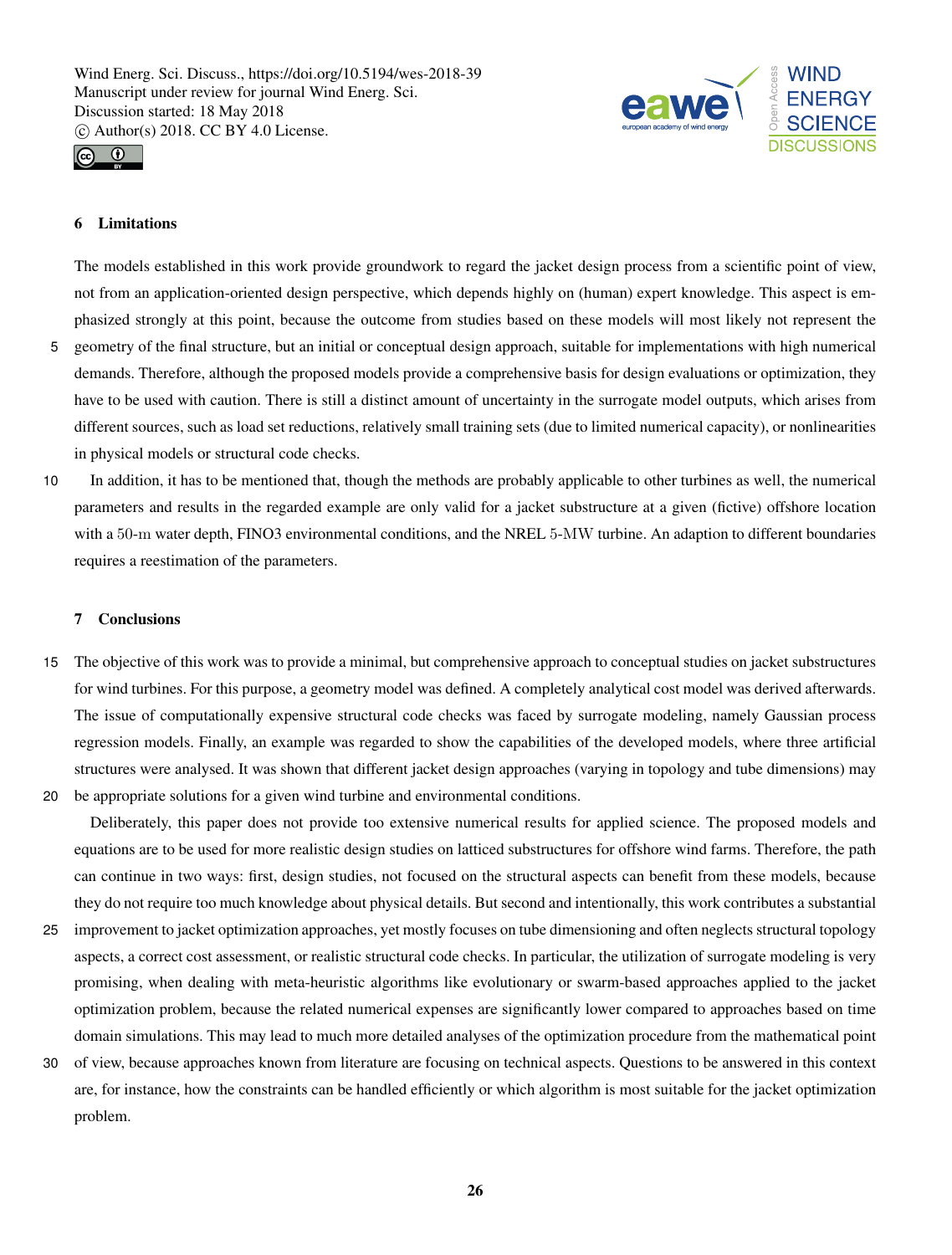



*Data availability.* The results of training and validation sets, including fatigue and ultimate limit state code checks, are provided and available for research purposes. To set up Gaussian process regression models, we use and recommend using GPML, which can be run with Octave, MATLAB, or Python. GPML is freely available at http://www.gaussianprocess.org/gpml/code/matlab/doc/.

*Competing interests.* No competing interests are present in this study.

5 *Acknowledgements.* This work was supported by the compute cluster, which is funded by the Leibniz Universität Hannover, the Lower Saxony Ministry of Science and Culture (MWK), and the German Research Foundation (DFG).

Cordial thanks are given to Jason Jonkman, Amy Robertson, and Katherine Dykes from the National Renewable Energy Laboratory, who supported this work with many valuable remarks and suggestions, and Manuela Böhm from Leibniz Universität Hannover for supporting the numerical simulation work.

- 10 The Alliance for Sustainable Energy, LLC (Alliance) is the manager and operator of the National Renewable Energy Laboratory (NREL). NREL is a national laboratory of the U.S. Department of Energy, Office of Energy Efficiency and Renewable Energy. This work was authored by the Alliance and supported by the U. S. Department of Energy under Contract No. DE-AC36-08GO28308. Funding was provided by the U.S. Department of Energy Office of Energy Efficiency and Renewable Energy, Wind Energy Technologies Office. The views expressed in the article do not necessarily represent the views of the U.S. Department of Energy or the U.S. government. The U.S. government retains, and
- 15 the publisher, by accepting the article for publication, acknowledges that the U.S. government retains a nonexclusive, paid-up, irrevocable, worldwide license to publish or reproduce the published form of this work, or allow others to do so, for U.S. government purposes.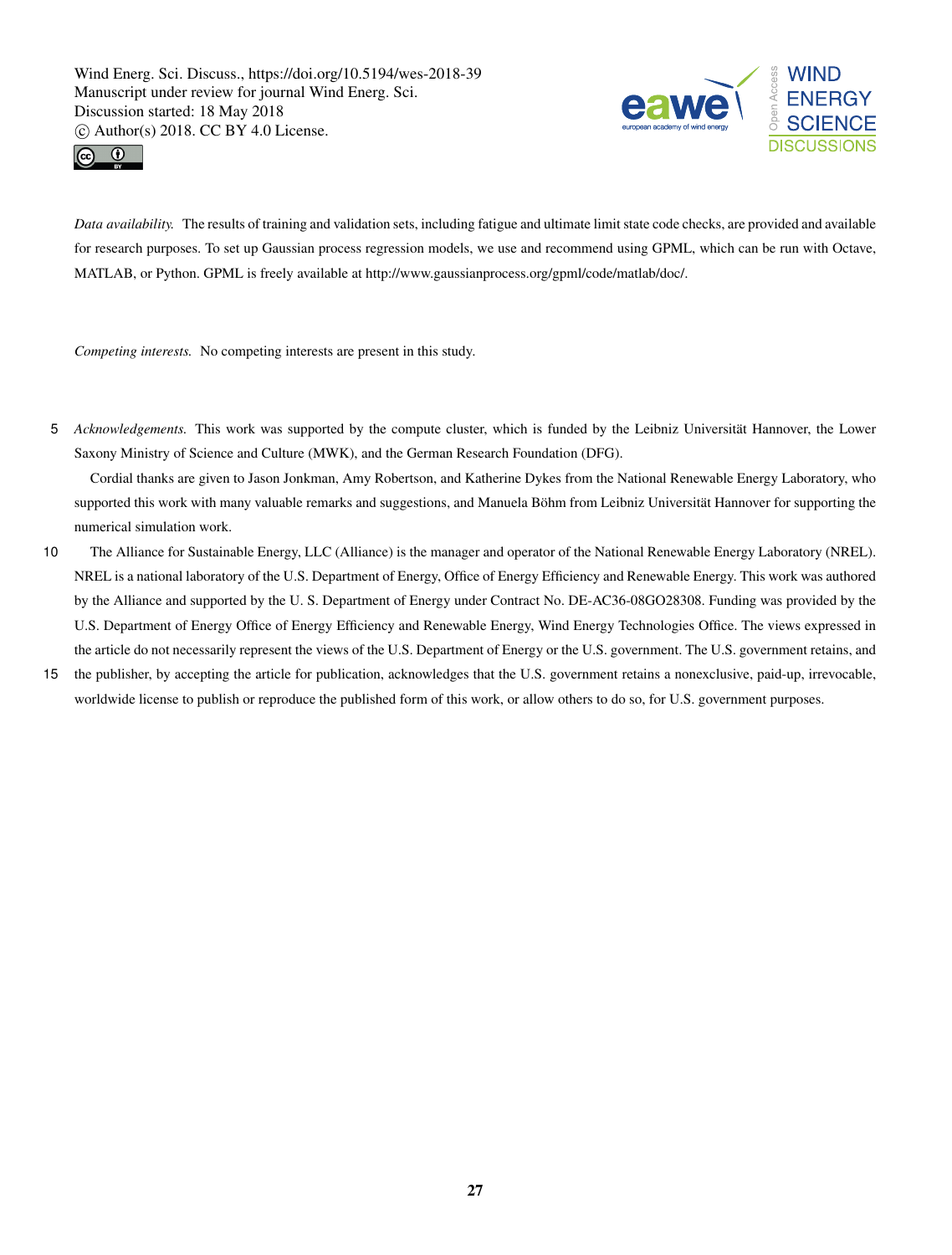



#### References

- AlHamaydeh, M., Barakat, S., and Nasif, O.: Optimization of Support Structures for Offshore Wind Turbines Using Genetic Algorithm with Domain-Trimming, Mathematical Problems in Engineering, 2017, 1–14, https://doi.org/10.1155/2017/5978375, 2017.
- Brandt, S., Broggi, M., Häfele, J., Gebhardt, C. G., Rolfes, R., and Beer, M.: Meta-models for fatigue damage estimation of offshore wind 5 turbines jacket substructures, Procedia Engineering, 199, 1158–1163, https://doi.org/10.1016/j.proeng.2017.09.292, 2017.
	- BVGassociates: Offshore wind cost reduction pathways Technology work stream, Tech. rep., 2012. BVGassociates: Offshore wind: Industry's journey to £100/MWh – Cost breakdown and technology transition from 2013 to 2020, Tech. rep., 2013.

Chew, K.-H., Tai, K., Ng, E., and Muskulus, M.: Analytical gradient-based optimization of offshore wind turbine substructures under fatigue

- 10 and extreme loads, Marine Structures, 47, 23–41, https://doi.org/10.1016/j.marstruc.2016.03.002, 2016.
	- Damiani, R. and Song, H.: A Jacket Sizing Tool for Offshore Wind Turbines within the Systems Engineering Initiative, in: Offshore Technology Conference, Houston, TX, https://doi.org/10.4043/24140-MS, 2013.
	- Damiani, R., Dykes, K., and Scott, G.: A comparison study of offshore wind support structures with monopiles and jackets for U.S. waters, Journal of Physics: Conference Series, 753, 092 003, https://doi.org/10.1088/1742-6596/753/9/092003, 2016.
- 15 Damiani, R., Ning, A., Maples, B., Smith, A., and Dykes, K.: Scenario analysis for techno-economic model development of U.S. offshore wind support structures: Scenario analysis for techno-economic model development of U.S. offshore wind support structures, Wind Energy, 20, 731–747, https://doi.org/10.1002/we.2021, 2017.
	- DNV GL AS: Support structures for wind turbines, Offshore Standard DNVGL-ST-126, 2016.

Duvenaud, D. K.: Automatic Model Construction with Gaussian Processes, Ph.D. thesis, University of Cambridge, Cambridge, 2014.

- 20 Efthymiou, M.: Development of SCF formulae and generalised influence functions for use in fatigue analysis, in: Proceedings of the Conference on Recent Developments in Tubular Joints Technology, pp. 1–13, Surrey, 1988.
	- Fingersh, L., Hand, M., and Laxson, A.: Wind Turbine Design Cost and Scaling Model, Technical Report NREL/TP-500-40566, Golden, CO, 2006.

Fischer, T., de Vries, W., and Schmidt, B.: Upwind Design Basis, Tech. rep., 2010.

- 25 Germanischer Lloyd: Guideline for the Certification of Offshore Wind Turbines, Offshore Standard, 2012.
- Häfele, J. and Rolfes, R.: Approaching the ideal design of jacket substructures for offshore wind turbines with a Particle Swarm Optimization algorithm, in: Proceedings of the Twenty-sixth (2016) International Offshore and Polar Engineering Conference, pp. 156–163, Rhodes, 2016.
- Häfele, J., Hübler, C., Gebhardt, C. G., and Rolfes, R.: An improved two-step soil-structure interaction modeling method for dynamical 30 analyses of offshore wind turbines, Applied Ocean Research, 55, 141–150, https://doi.org/10.1016/j.apor.2015.12.001, 2016.
	- Häfele, J., Hübler, C., Gebhardt, C. G., and Rolfes, R.: A comprehensive fatigue load set reduction study for offshore wind turbines with jacket substructures, Renewable Energy, https://doi.org/10.1016/j.renene.2017.10.097, 2017a.
		- Häfele, J., Hübler, C., Gebhardt, C. G., and Rolfes, R.: Efficient Fatigue Limit State Design Load Sets for Jacket Substructures Considering Probability Distributions of Environmental States, in: Proceedings of the Twenty-seventh (2017) International Offshore and Polar
- 35 Engineering Conference, pp. 167–173, San Francisco, CA, 2017b. Ho, A., Mbistrova, A., and Corbetta, G.: The European offshore wind industry – key trends and statistics 2015, Tech. rep., 2016.